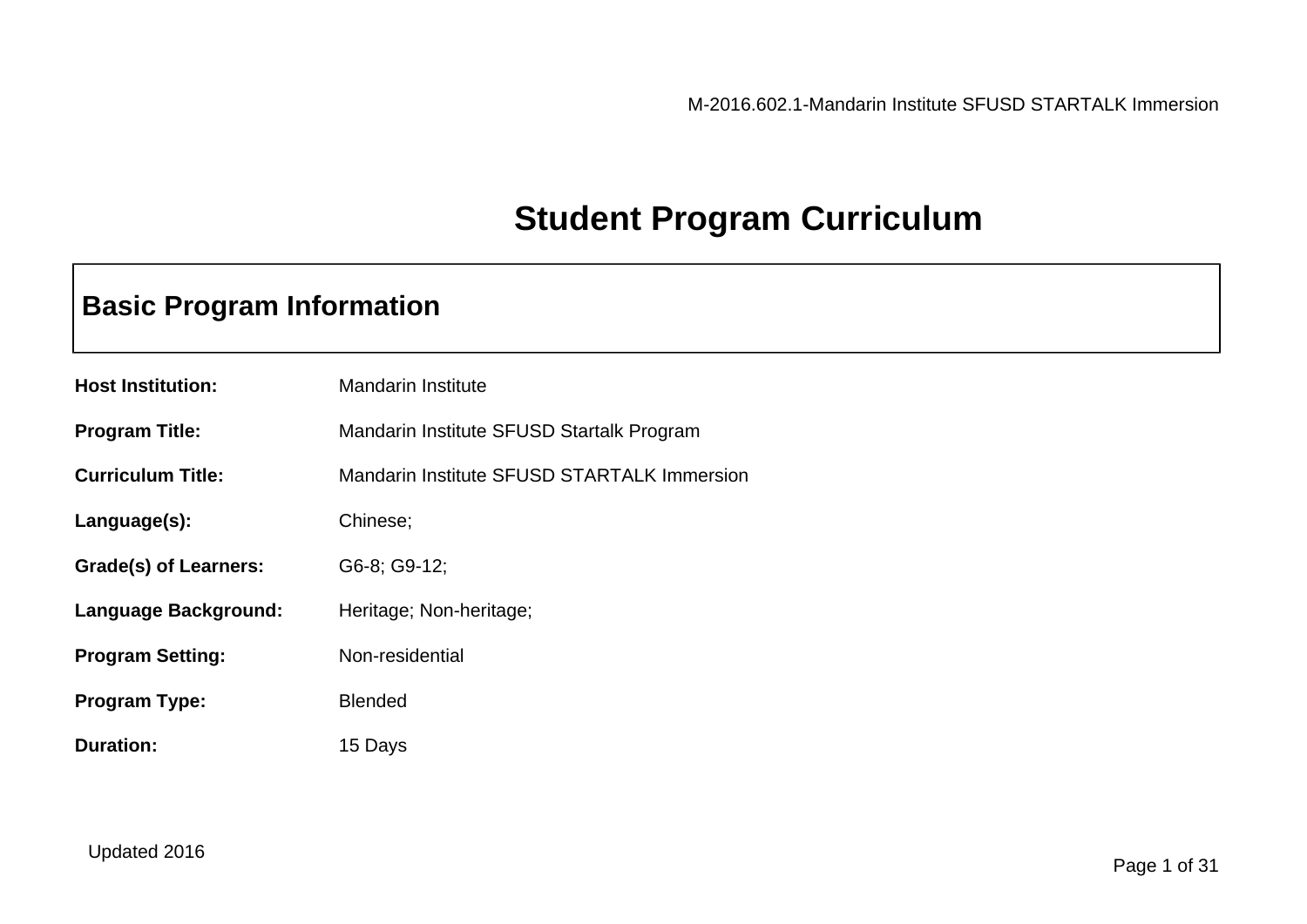**Contact Hours:** 90 Hours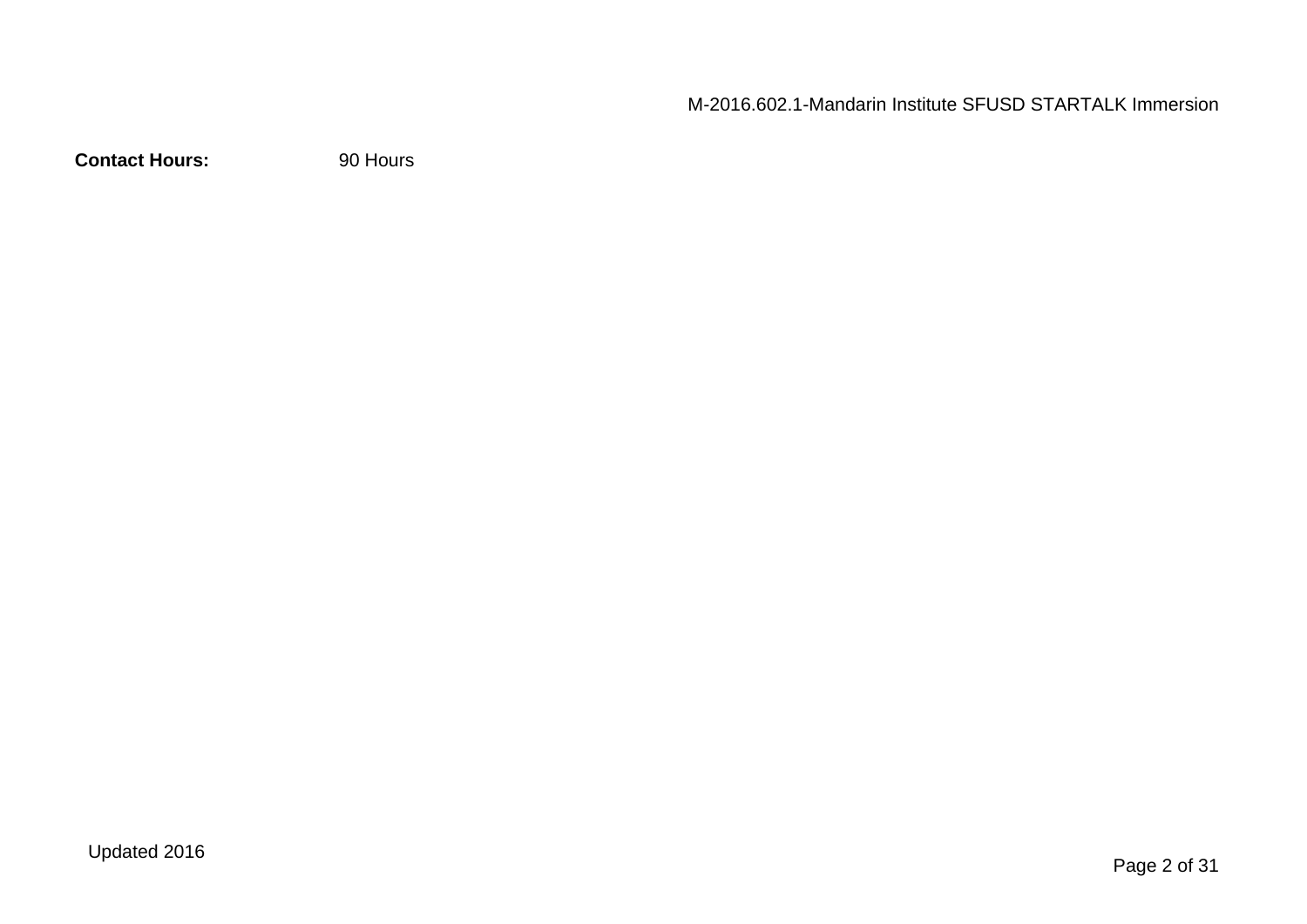# **STAGE 1: What will learners be able to do with what they know by the end of the program?**

# **Target Proficiency/Target Performance**

#### **Target Proficiency Level (by end of program):**

Novice Range, Intermediate Range

#### **Target Performance Level(s) (during and by end of program):**

Intermediate low, Intermediate Mid

# **Program Overview and Theme**

At the end of the program Discover San Francisco Chinatown, our students will have the communicative competence and confidence to engage in authentic dialogues with native speakers in real-world situations. Students will explore authentic practices and products in the San Francisco Chinatown community. They will learn about the history of Chinatown and Angel Island where a significant diaspora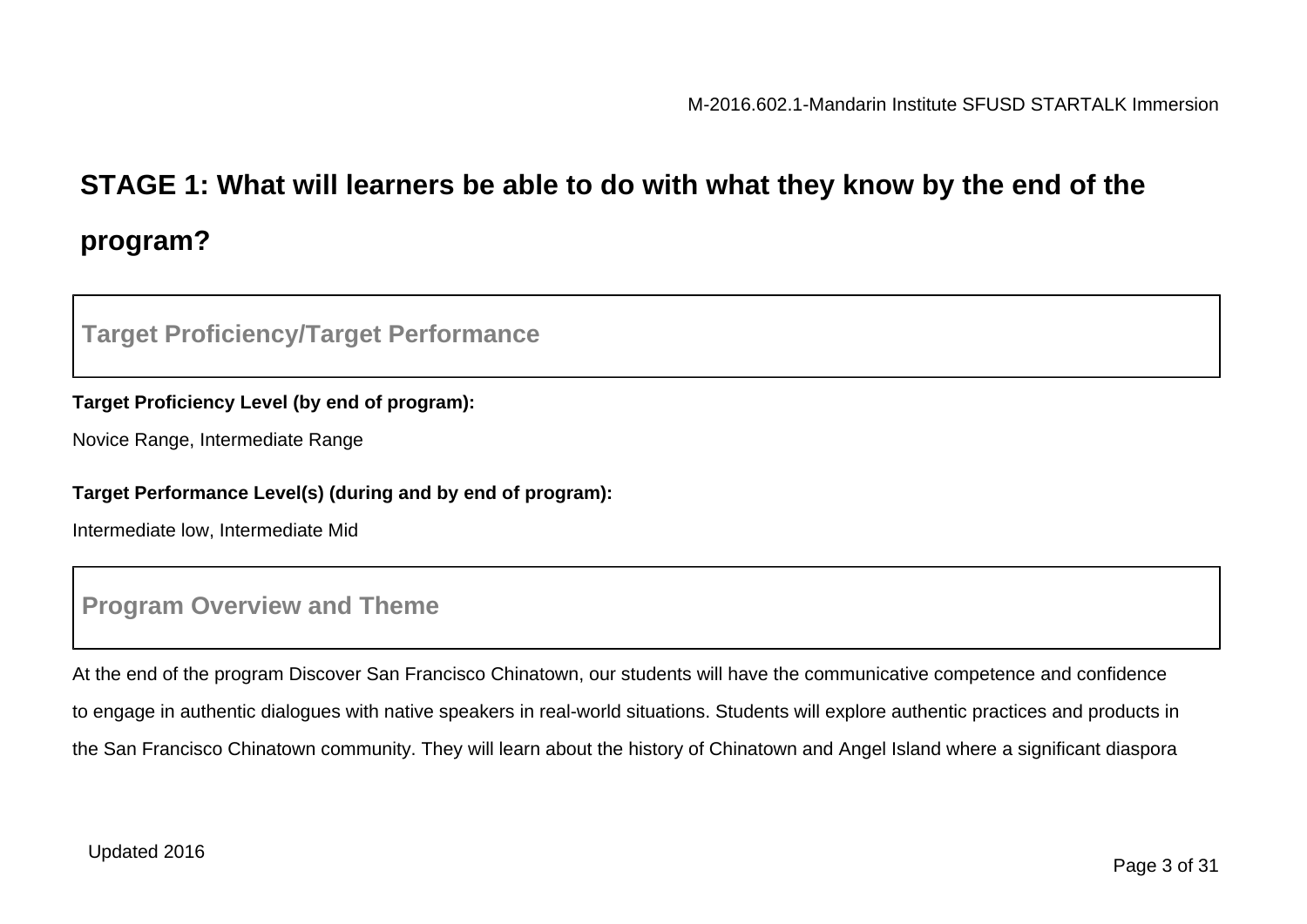of Chinese occurred and their cultural relevance to community standards. They will practice greetings so that they can address people they meet using appropriate register, titles, courtesy expressions, and gestures. They will explore, order and taste different regions of Chinese cuisine and teas. The students will compare and contrast historical and contemporary Chinatown with regions in China and the U.S. through spontaneous dialogues with their personalized tutors in China. The students will prepare a collaborative presentation on San Francisco Chinatown. As part of their cultural learning, our students will be creating a mural for the Chinatown community in conjunction with the Chinatown Community Development Center, Kearny Workshop and the Chinese Cultural Center. The creation of the mural will be a collaborative effort between our students, community members, art instructor, and teachers incorporating the three sub-themes of our program. The sub-themes are food, history and establishments in Chinatown, and Immigration. The students entering the Mandarin Institute SFUSD STARTALK Chinese Immersion program are currently attending or have just graduated from an elementary/middle school Chinese immersion program. Some students have graduated from a Cantonese Immersion program in 5th grade and have been studying Mandarin as a foreign language in middle school; the other students have been studying Mandarin since kindergarten.

# **Learning Goals**

| <b>NCSSFL-ACTFL Global Can-Do Benchmarks</b>                       | <b>Program Can-Do Statements or</b>   |
|--------------------------------------------------------------------|---------------------------------------|
| Be sure to label the mode and proficiency level of each statement. | <b>NCSSFL-ACTFL Can-Do Statements</b> |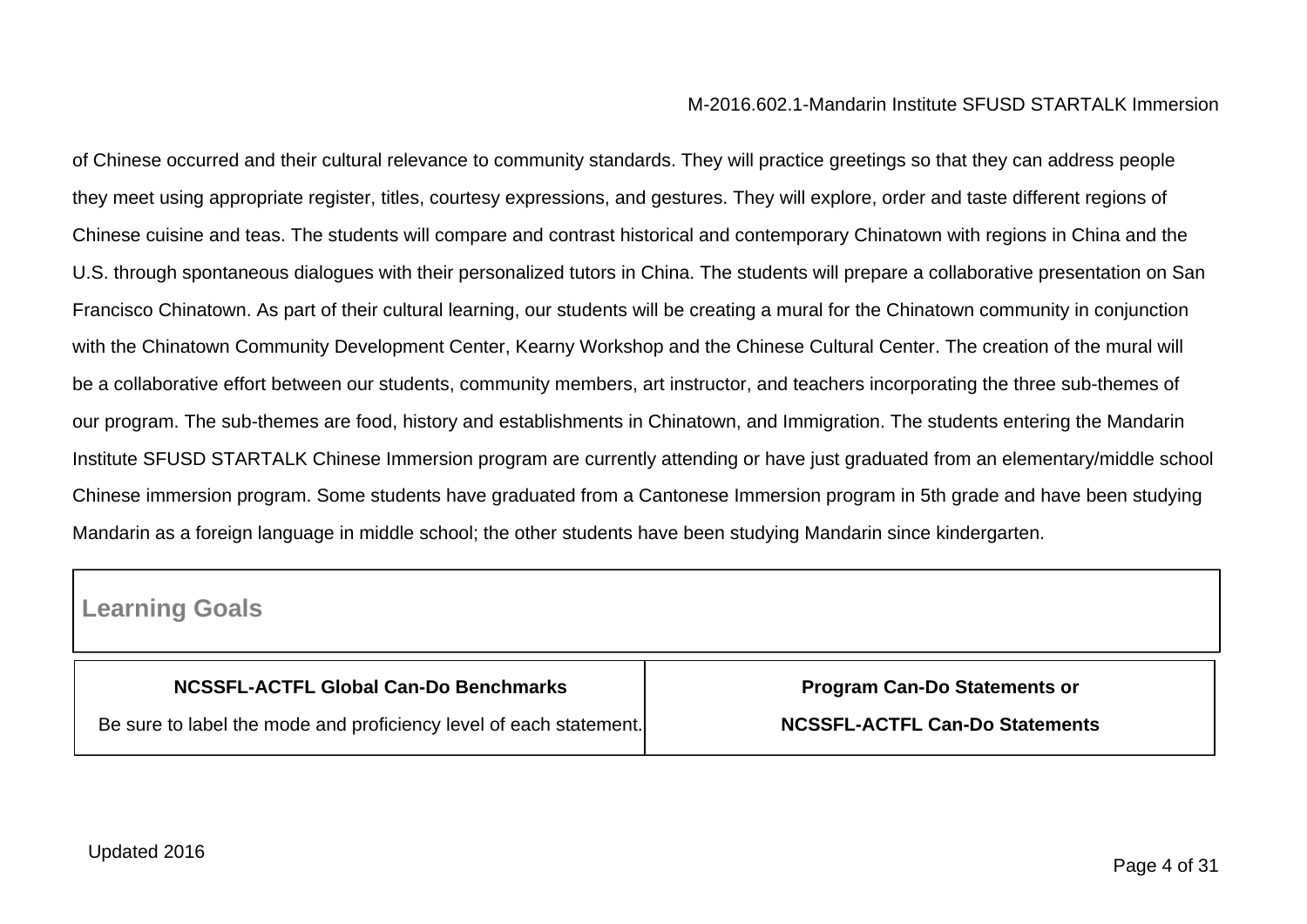#### **Interpersonal Communication**

(Novice High: I can communicate and exchange information about familiar topics using phrases and simple sentences, sometimes supported by memorized language. I can usually handle short social interactions in everyday situations by asking and answering simple questions. )(Intermediate Mid: I can participate in conversations on familiar topics using sentences and series of sentences. I can handle short social interactions in everyday situations by asking and answering a variety of questions. I can usually say what I want to say about myself and my everyday life.)

|    | 1. I can ask and respond to simple questions about summer camp<br>dates, times, places and events. |
|----|----------------------------------------------------------------------------------------------------|
|    | 2. I can give reasons for my food and drink preferences.                                           |
|    | 3. I can order a meal.                                                                             |
|    | 4. I can ask and answer questions related to my family<br>immigration story.                       |
| ıd | 5. I can give some information about the Chinatown Community.                                      |
|    | 6. I can be the first one to start a conversation.                                                 |
|    | 7. I can ask for information and details during a conversation.                                    |
|    | 8. I can bring a conversation to an end.                                                           |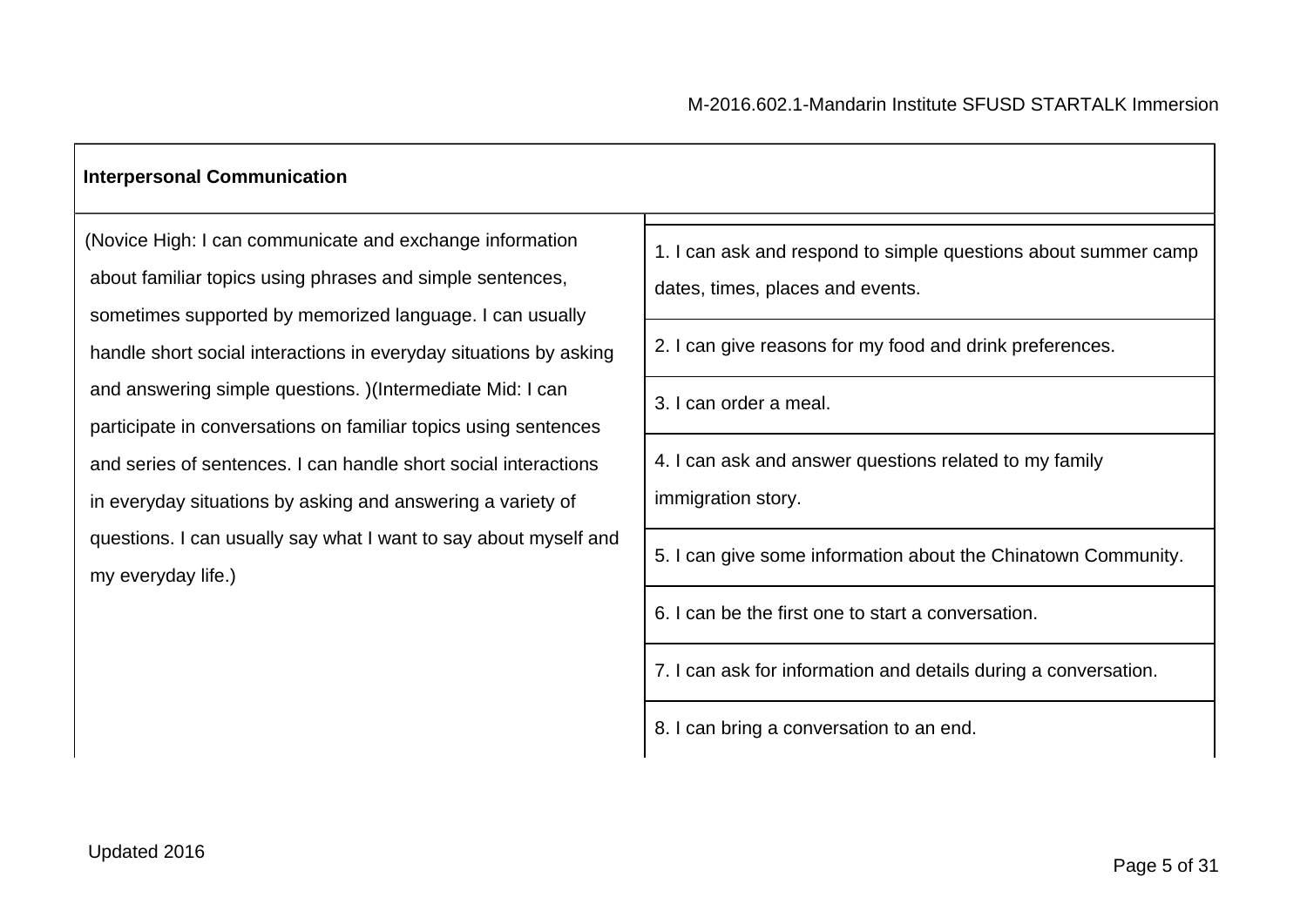|                                                                                                                                                                                                                                                                                                                                                                          | 9. I can interview someone for a project or publication.                                                                                                                                                                                        |
|--------------------------------------------------------------------------------------------------------------------------------------------------------------------------------------------------------------------------------------------------------------------------------------------------------------------------------------------------------------------------|-------------------------------------------------------------------------------------------------------------------------------------------------------------------------------------------------------------------------------------------------|
| <b>Interpretive Listening</b>                                                                                                                                                                                                                                                                                                                                            |                                                                                                                                                                                                                                                 |
| (Novice High: I can recognize pieces of information and<br>sometimes understand the main topic of what is being said.)<br>(Intermediate Mid: I can understand the main idea in messages<br>and presentations on a variety of topics related to everyday life<br>and personal interests and studies. I can understand the main<br>idea in conversations that I overhear.) | 10. I can understand when someone describes physical<br>descriptions from a photo or artwork as it relates to the<br>establishments in Chinatown.<br>11. I can understand peers' recorded descriptions about their<br>family immigration story. |
| <b>Interpretive Reading</b>                                                                                                                                                                                                                                                                                                                                              |                                                                                                                                                                                                                                                 |
| (Novice High: I can understand familiar words, phrases, and<br>sentences within short and simple texts related to everyday life.<br>I can sometimes understand the main idea of what I have read.)                                                                                                                                                                       | 12. I can understand simple captions under photos.                                                                                                                                                                                              |
|                                                                                                                                                                                                                                                                                                                                                                          | 13. I can understand basic information on ads, menus and posted<br>specials.                                                                                                                                                                    |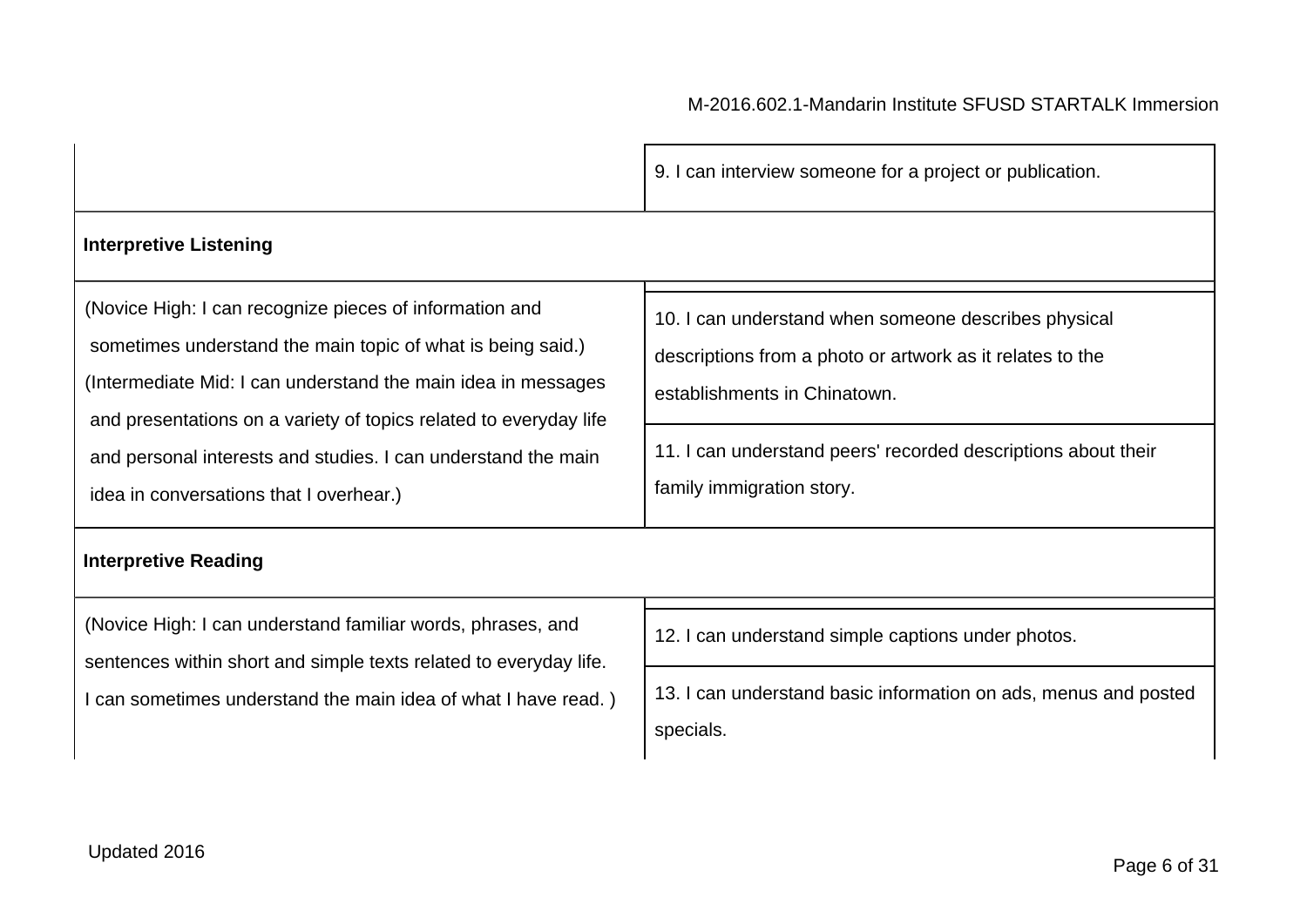| (Intermediate Mid: I can understand the main idea of texts related<br>to everyday life and personal interests or studies.)                                                                            |                                                                                                          |
|-------------------------------------------------------------------------------------------------------------------------------------------------------------------------------------------------------|----------------------------------------------------------------------------------------------------------|
| <b>Presentational Speaking</b>                                                                                                                                                                        |                                                                                                          |
| (Novice High: I can present basic information on familiar topics<br>using language I have practiced using phrases and simple<br>sentences.)(Intermediate Mid: I can make presentations on a           | 14. I can describe a landmark or a place to visit in Chinatown<br>using practical phrases and sentences. |
| wide variety of familiar topics using connected sentences.)                                                                                                                                           | 15. I can present information about something I learned in the<br>community.                             |
|                                                                                                                                                                                                       | 16. I can give a short presentation about a tea ceremony.                                                |
| <b>Presentational Writing</b>                                                                                                                                                                         |                                                                                                          |
| (Novice High: I can write short messages and notes on familiar<br>topics related to everyday life.)(Intermediate Mid: I can write on a<br>wide variety of familiar topics using connected sentences.) | 17. I can write about the main establishments in Chinatown using<br>practical phrases and sentences.     |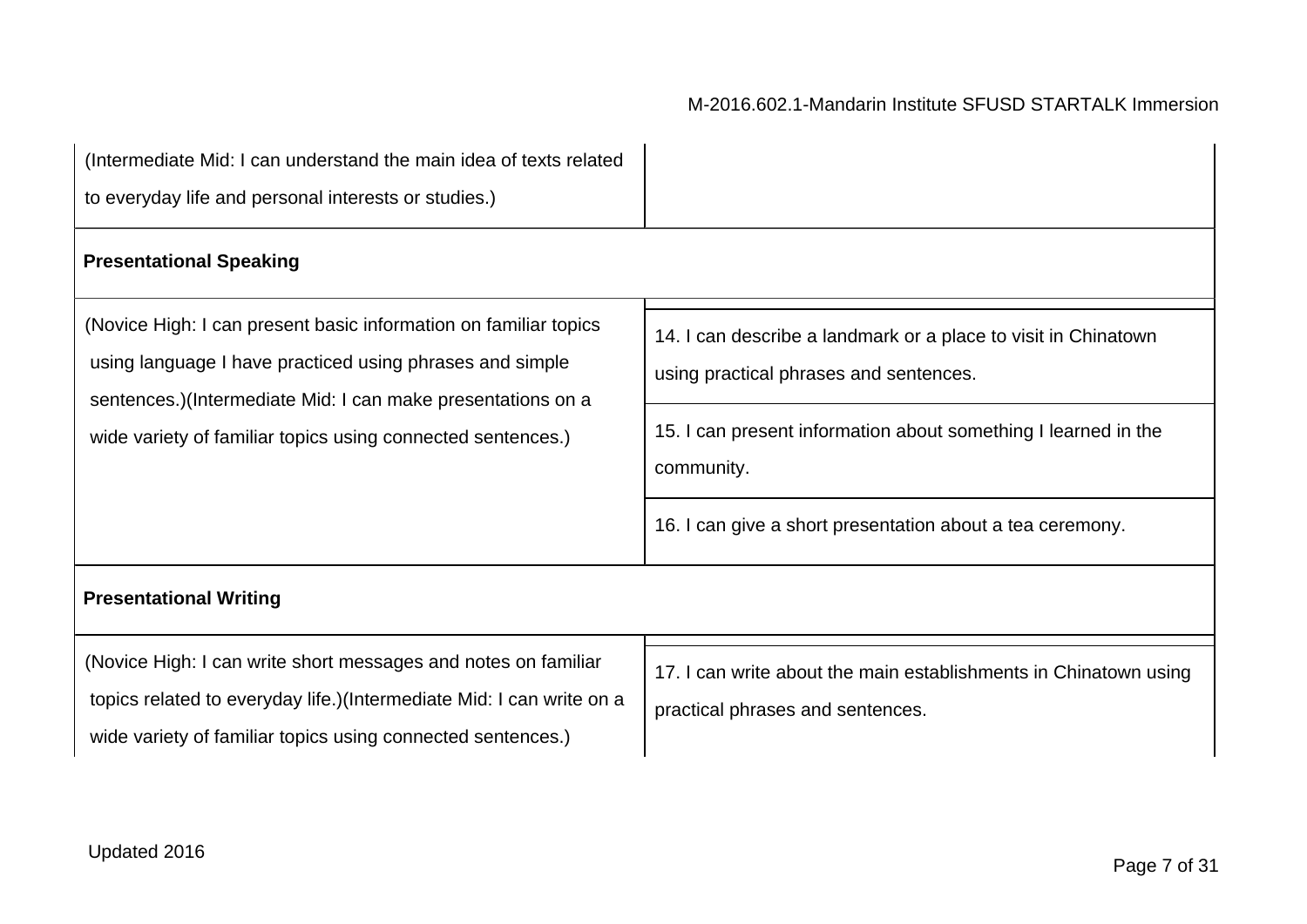| 18. I can write about an immigrant story.                                     |
|-------------------------------------------------------------------------------|
| 19. I can craft a poster about my favorite food with written<br>descriptions. |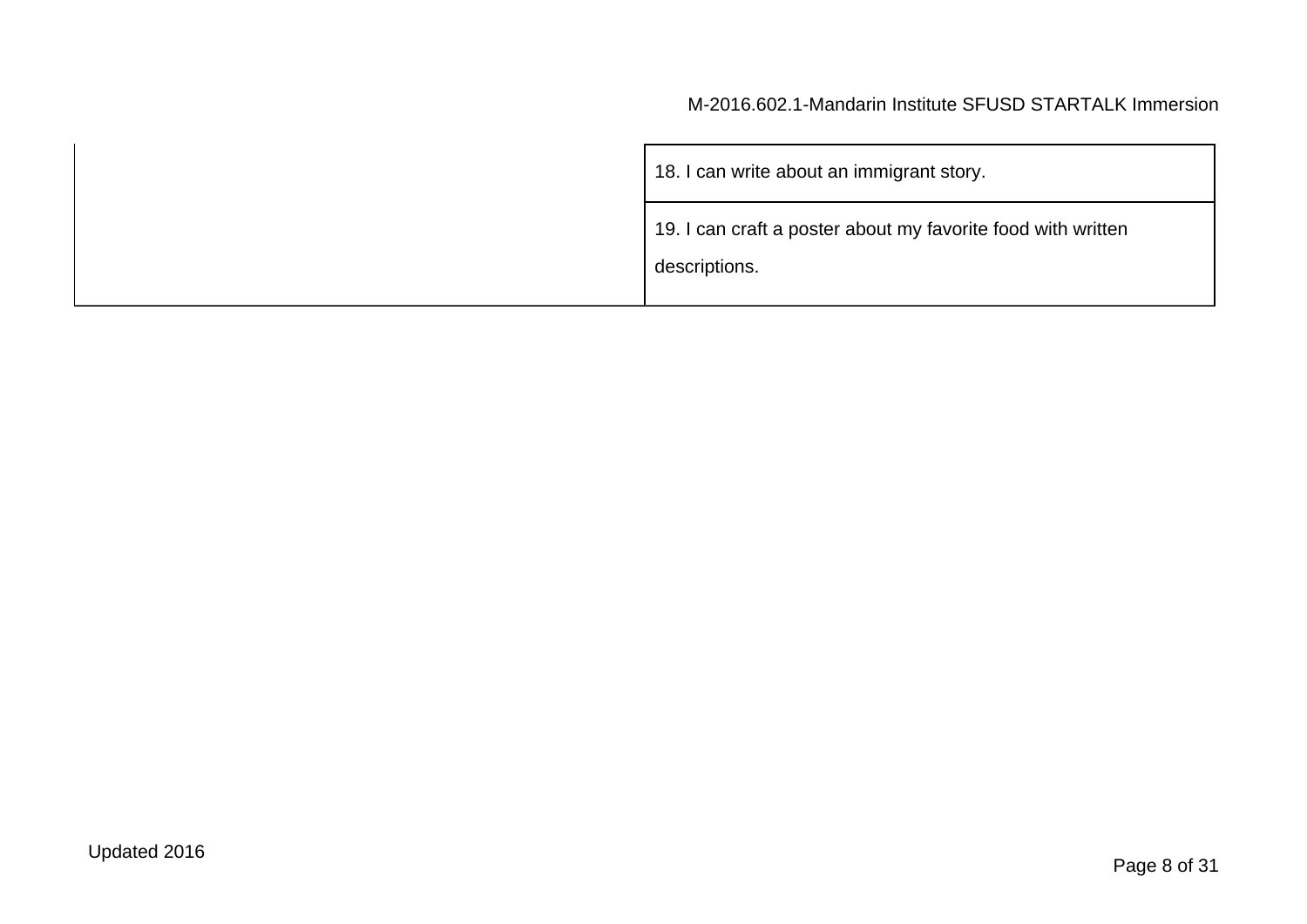# **STAGE 2: How will learners demonstrate what they can do with what they know by the end of the program?**

| <b>Summative Performance Assessment</b>                                                                               |                                                                                                                                               |                                                                                                                                                                                                                             |  |
|-----------------------------------------------------------------------------------------------------------------------|-----------------------------------------------------------------------------------------------------------------------------------------------|-----------------------------------------------------------------------------------------------------------------------------------------------------------------------------------------------------------------------------|--|
| <b>INTERPRETIVE TASK</b>                                                                                              | <b>INTERPERSONAL TASK</b>                                                                                                                     | <b>PRESENTATIONAL TASK</b>                                                                                                                                                                                                  |  |
| Learners understand, interpret,<br>and analyze what is heard, read,<br>or viewed on a variety of topics.              | Learners interact and negotiate<br>meaning in spoken, or written<br>conversations to share information,<br>reactions, feelings, and opinions. | Learners present information, concepts,<br>and ideas to inform, explain, persuade,<br>and narrate on a variety of topics using<br>appropriate media and adapting to various<br>audiences of listeners, readers, or viewers. |  |
| Students listen to descriptions of<br>Chinatown establishments and match the<br>descriptions to corresponding images. | Students will ask and answer questions<br>with people on their community member<br>interviews, daily excursions in Chinatown                  | Students create a community resource<br>brochure for the Chinatown Community<br>Development Center and the Chinese                                                                                                          |  |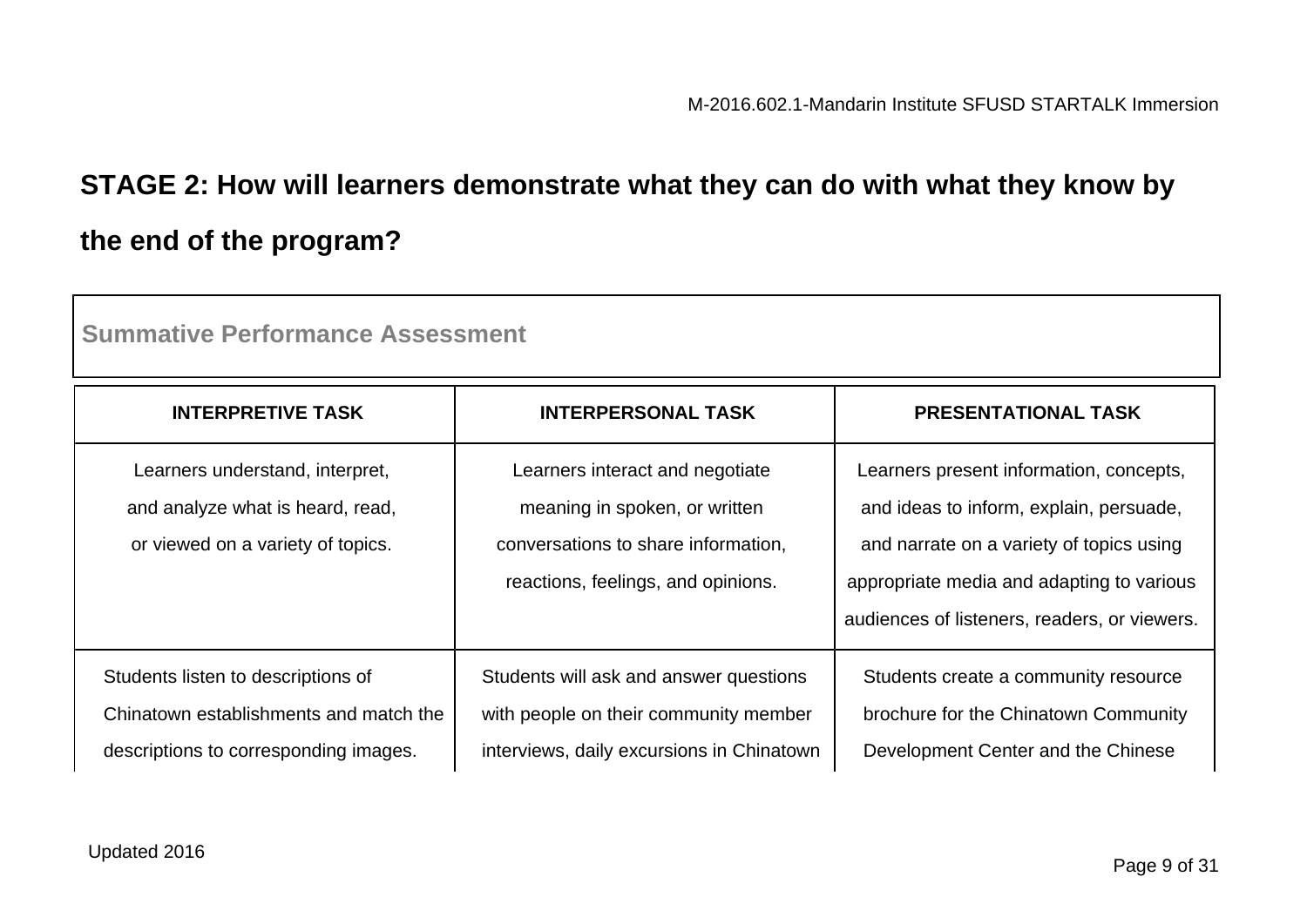Students identify various illustrations/ timelines/organizers when listening to recorded immigration stories. They will write descriptions to corresponding visual aids as well.

and on their weekly field trips. They will share and discuss information, reactions and opinions with their tutors in China via Skype and with their art instructor and each other as they discuss a collaborative art and community resource brochure project.

Cultural Center on their Chinatown learnings and research findings using images, facts and locations within their interest teams. Students compile information from their interviews with community members, classroom learning, research findings and excursions. The information will be used to inform the design of a mural in the Chinatown community.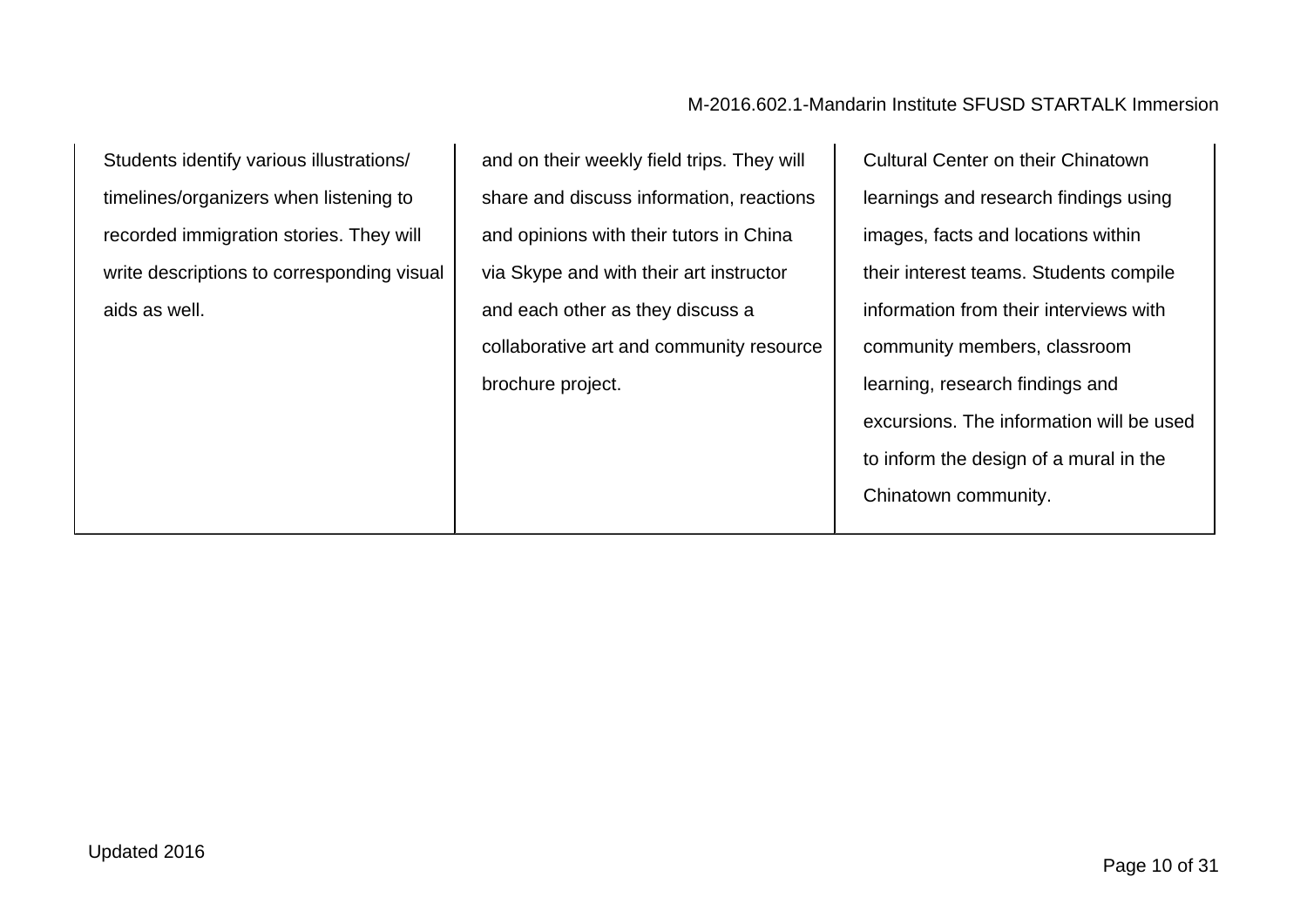# **STAGE 3: What will prepare learners to demonstrate what they can do with what they know?**

| <b>Learning Experiences</b>        |                                |                                      |                                        |
|------------------------------------|--------------------------------|--------------------------------------|----------------------------------------|
| No.                                | <b>Program Can-Do</b>          | Language, Culture, Content           | <b>Major Learning</b>                  |
|                                    | <b>Statements NCSSFL-</b>      | Learners need to use List the        | <b>Experiences &amp; Evidence</b>      |
|                                    | <b>ACTFL Can-Do Statements</b> | language chunks, vocabulary,         | Learners will experience &             |
|                                    | Learners canThese Can-Dos are  | grammatical structures, cultural     | demonstrateDescribe the key learning   |
|                                    | from Stage 1 Learning Targets. | knowledge, and content information   | tasks/activities/formative assessments |
|                                    |                                | that learners need to accomplish the | that allow learners to demonstrate     |
|                                    |                                | stated Can-Dos listed in column 1.   | that they can meet the stated Can-Do.  |
| <b>Interpersonal Communication</b> |                                |                                      |                                        |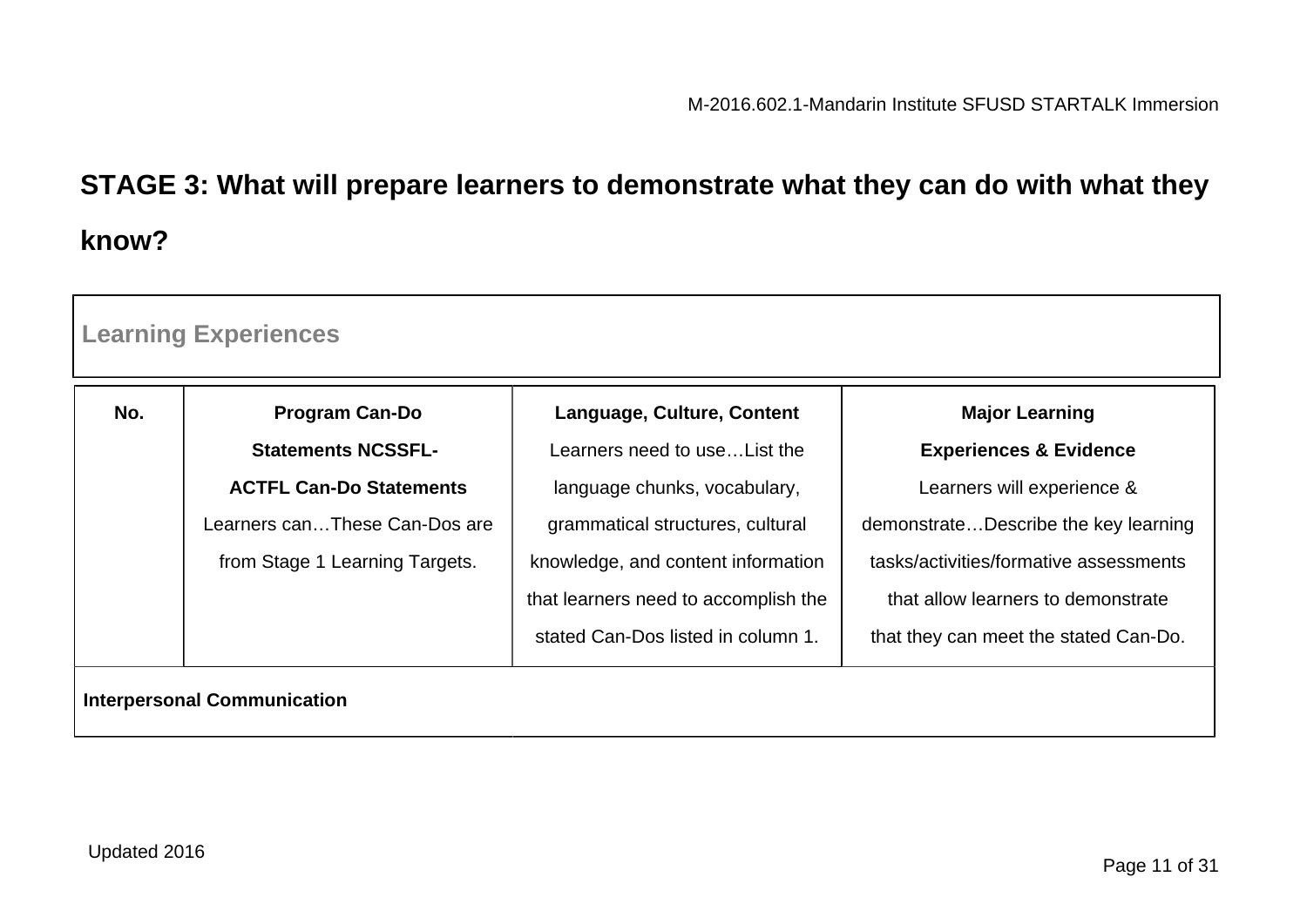| $\mathbf{1}$ | I can ask and respond to simple  | Schedule, Chinese lessons, culture   | # "Pardon Me, Do You Know":               |
|--------------|----------------------------------|--------------------------------------|-------------------------------------------|
|              | questions about summer camp      | lessons, art lessons, computer       | Students work in pair, rotate to ask each |
|              | dates, times, places and events. | center, Skype lessons, field trip,   | other a list of questions. For example,   |
|              |                                  | San Francisco Chinatown, Angle       | "what time do we have lunch/Skype?        |
|              |                                  | Island, Alley art, tea ceremony,     | Which day do we have art class/field      |
|              |                                  | community, to know, to visit, to     | trip? How many days do we do Skype?       |
|              |                                  | design, to start, to end, main idea, | How long is the lunch break? " etc. $#$   |
|              |                                  | reflection Structure: first  then /  | Discuss the daily schedule with distance  |
|              |                                  | Then  finally . 课程表, 中文课,            | learning tutors, and answer related       |
|              |                                  | 文化课, 美术课, 电脑中心, 视讯                   | questions.                                |
|              |                                  | 对话, 电梯,楼梯, 课外教学,旧                    |                                           |
|              |                                  | 金山中国城, 天使岛, 巷道艺术,                    |                                           |
|              |                                  | 茶道, 社区, 认识, 参观, 设计,                  |                                           |
|              |                                  | 壁画, 开始, 结束, 下楼, 大意,                  |                                           |
|              |                                  | 心得 Structure: 先  接着/ 然后              |                                           |
|              |                                  | 最后                                   |                                           |
|              |                                  |                                      |                                           |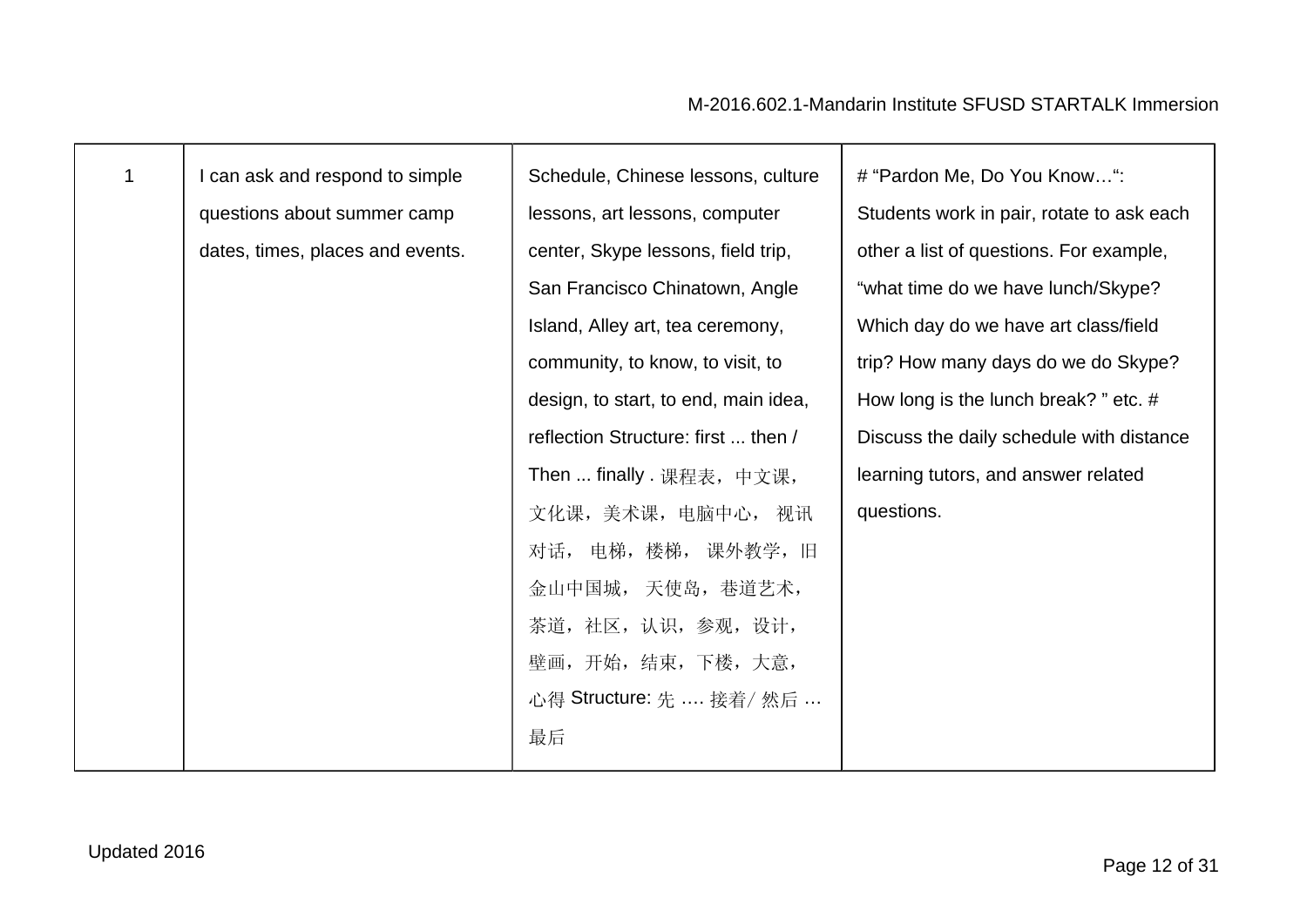| $\overline{2}$ | I can give reasons for my food and<br>drink preferences. | The four major branches (schools)<br>of Chinese cuisine: Chuan cuisine,<br>Lu cuisine, Yue cuisine, Huaiyang<br>Cuisine Taste: sour, sweet, bitter,<br>spicy, salty Nutrition: Healthy /<br>Unhealthy Like / dislike  四大菜<br>系, 川菜, 鲁菜, 粤菜, 淮扬菜,<br>代表 味道: 酸,甜,苦,辣 口味: 咸<br>/ 淡 营养: 健康 / 不健康 喜欢 / 不<br>喜欢… | # Students talk in small groups about<br>their likes and dislikes of Chinese food.<br># Students in small groups comment<br>on different signature dishes from the 4<br>major schools of cuisine. # Meal-Order-<br>Circle Time: (Student) Leader of the Day<br>announces Today's Menu. If anyone<br>has questions about the dishes the<br>Leader of the Day and his/her group are<br>responsible to explain. After discussion,<br>they vote for their lunch dish. |
|----------------|----------------------------------------------------------|------------------------------------------------------------------------------------------------------------------------------------------------------------------------------------------------------------------------------------------------------------------------------------------------------------|-------------------------------------------------------------------------------------------------------------------------------------------------------------------------------------------------------------------------------------------------------------------------------------------------------------------------------------------------------------------------------------------------------------------------------------------------------------------|
| 3              | can order a meal.                                        | Dishes: mushrooms fried<br>vegetables, beef stew, roast duck,<br>steamed fish, rice, dumplings,<br>spring rolls, buns, fried rice,                                                                                                                                                                         | (Continue from above activity) Leader<br>of the Day with his group place a lunch<br>order on the phone for the class lunch<br>choices.                                                                                                                                                                                                                                                                                                                            |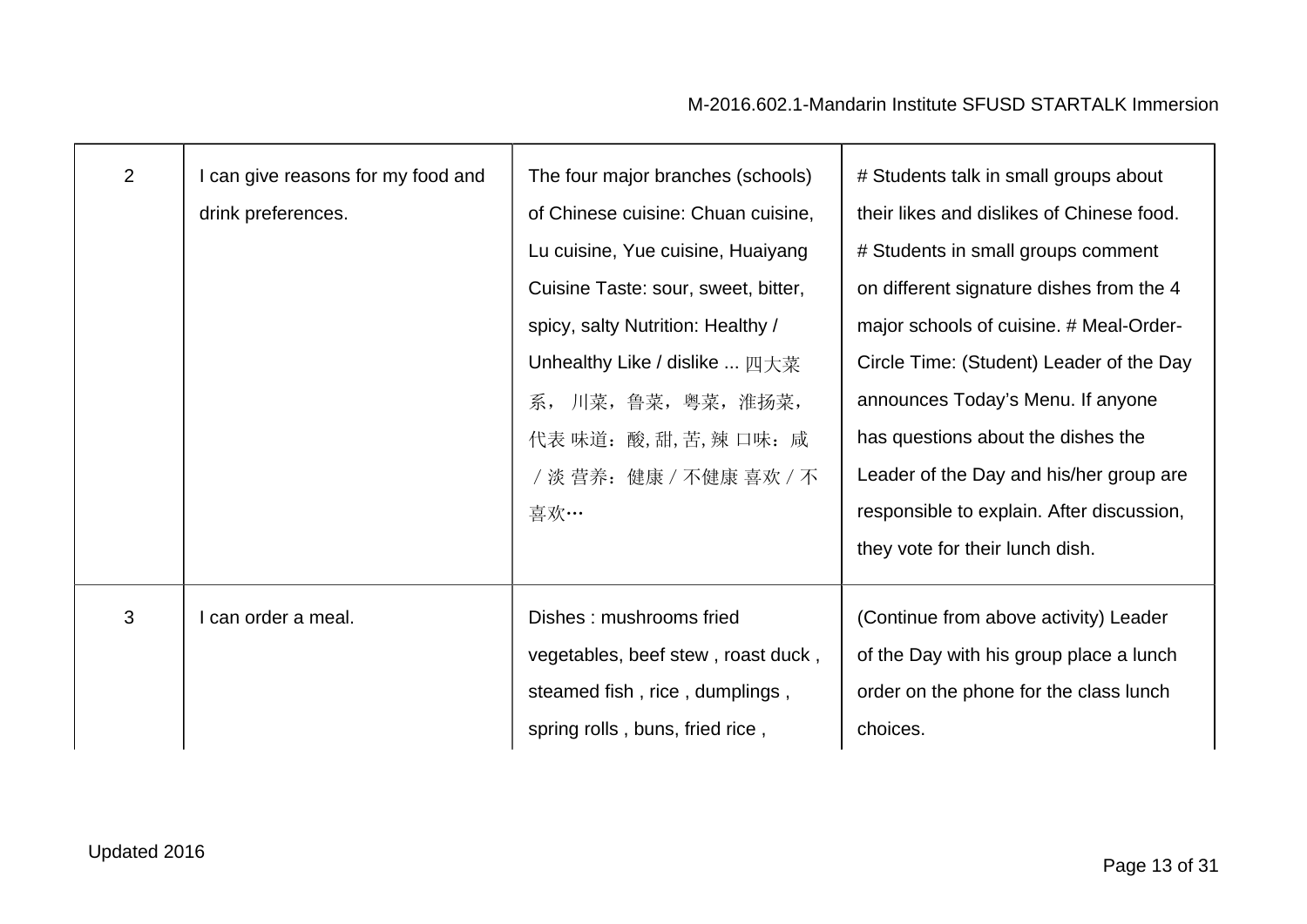|   |                                  | fried noodles, sour and spicy soup     |                                           |
|---|----------------------------------|----------------------------------------|-------------------------------------------|
|   |                                  | Drinks: (ice) water, tea, fruit juice, |                                           |
|   |                                  | soda, coke Quantifiers : component     |                                           |
|   |                                  | (a)/bowl What would you like to        |                                           |
|   |                                  | order? I would like to order What      |                                           |
|   |                                  | would you like to drink? Please wait   |                                           |
|   |                                  | a moment. 菜名: 蘑菇炒青菜, 炖                 |                                           |
|   |                                  | 牛肉, 烧鸭, 蒸鱼, 米饭, 饺子,                    |                                           |
|   |                                  | 春卷,包子,炒饭,炒面,酸辣汤                        |                                           |
|   |                                  | 饮料: (冰)水,茶,果汁,汽水,                      |                                           |
|   |                                  | 可乐量词: 份(个) / 碗 您想吃                     |                                           |
|   |                                  | 点儿什么? 我想点…… 您想喝点什                      |                                           |
|   |                                  | 么? 请等一等。                               |                                           |
|   |                                  |                                        |                                           |
| 4 | I can ask and answer questions   | Immigrant ancestors, from, process     | # Students work in small groups to share  |
|   | related to my family immigration | (of a journey), through (time or       | information they collect from interviews. |
|   | story.                           | journey), passing across the           | # Students have conversations with        |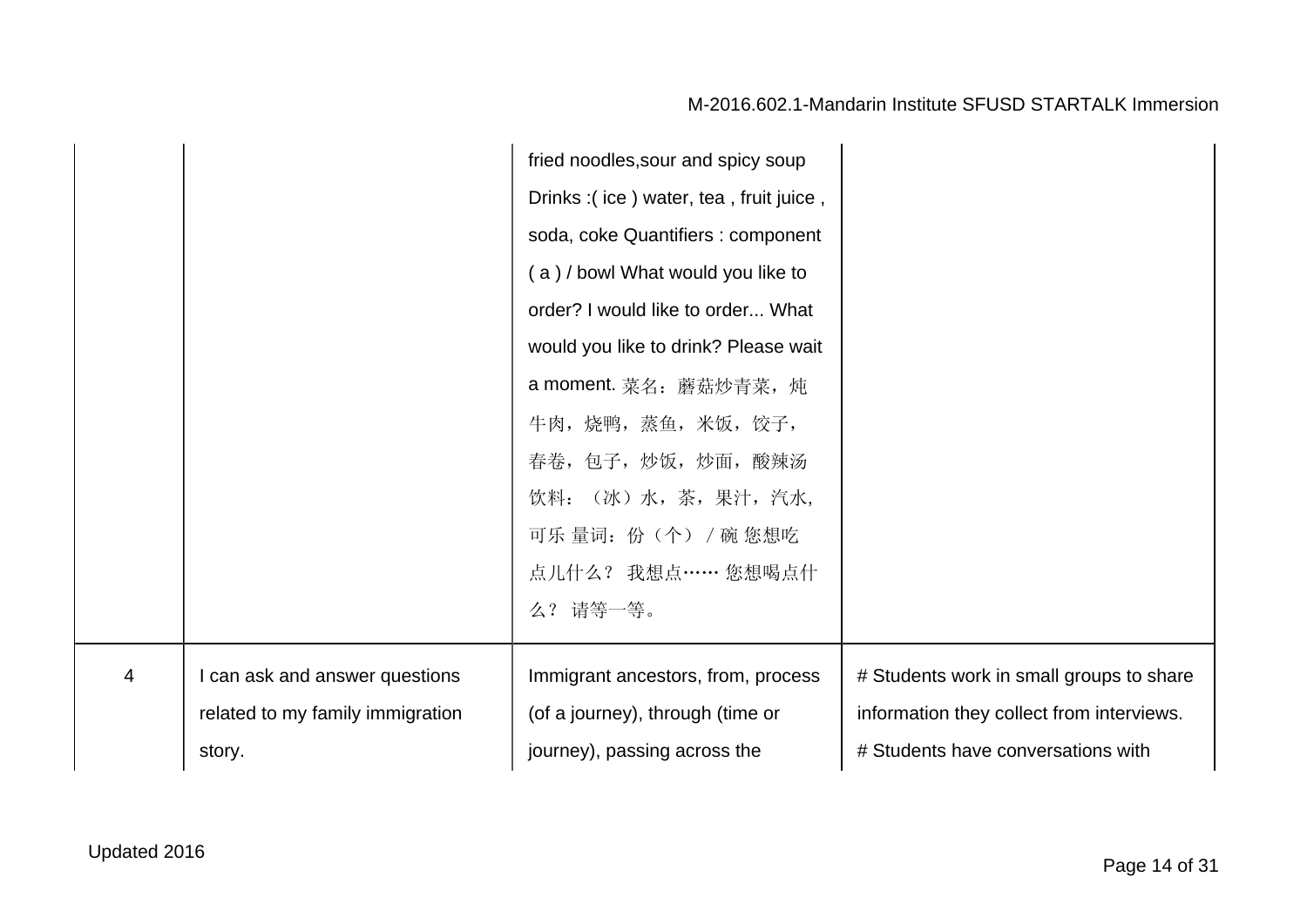sea, the New World, settled, excitement, hardships, expand, entrepreneurship, consider improving the economic situation, education, the purpose of support, adaptation, take root, into Sentence pattern From + point of origin + to + destination of immigrants. 移民, 祖先,来自,历程,经过,漂洋过 海,新大陆,落脚,定居,兴奋, 艰辛,展开,创业,考虑,改善, 经济状况,求学,目的,支援, 适应,落地生根,融入 Sentence pattern  $M$ +point of origin+ $\ddot{x}$ + destination的移民。

distance learning tutors to find out if they know someone who immigrated out of China to another country and their motivation.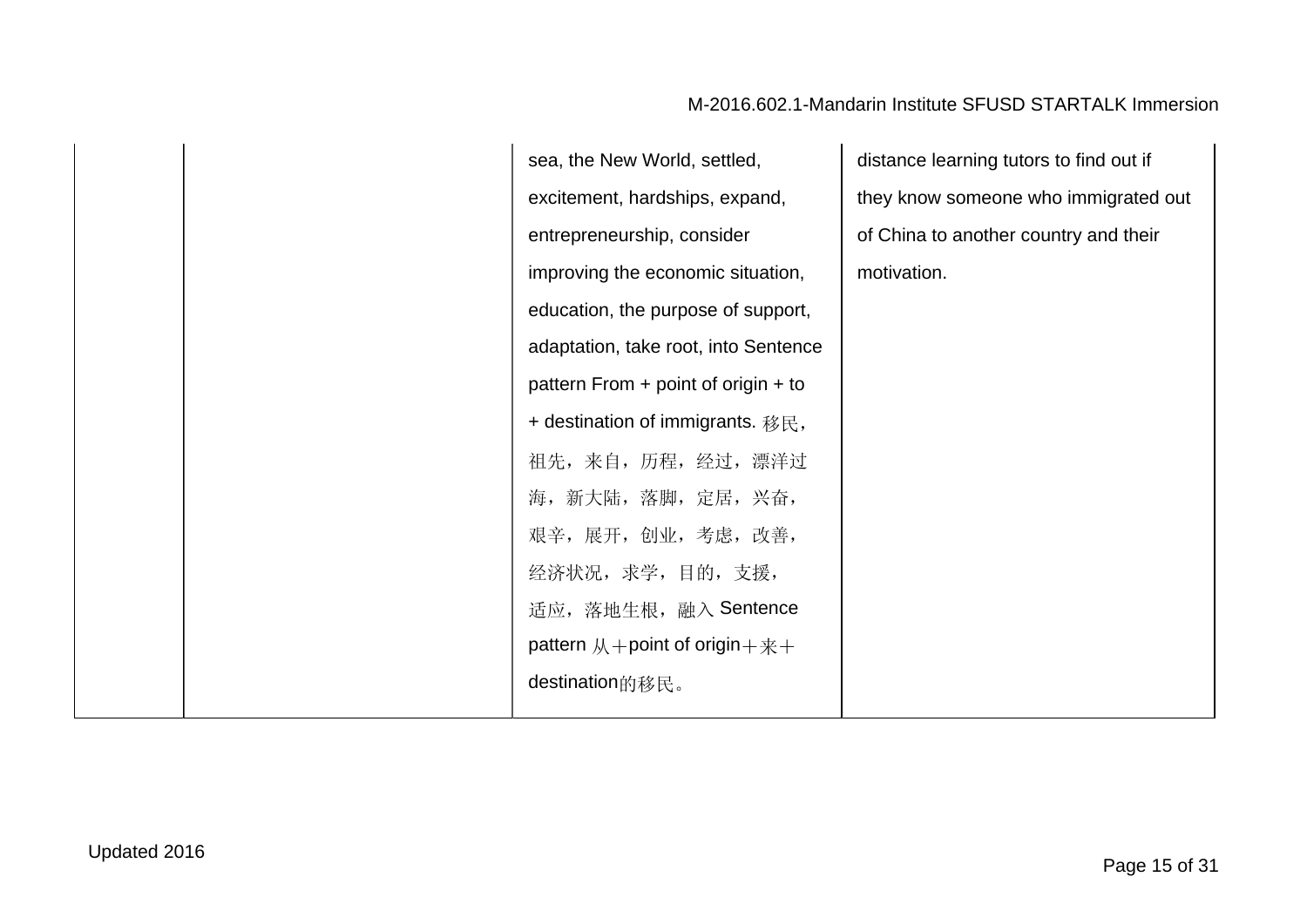| $5\phantom{.0}$ | I can give some information about | Vocabulary and phrases: San            | # Students talk about their daily          |
|-----------------|-----------------------------------|----------------------------------------|--------------------------------------------|
|                 | the Chinatown Community.          | Francisco, tourist attractions,        | excursions into Chinatown with their       |
|                 |                                   | shops, restaurants, snack bars,        | classmates at the end of the day or after  |
|                 |                                   | fast food outlets, Association / clan, | a field trip. # Students talk about food,  |
|                 |                                   | grocery stores, bakeries, parking,     | shops, attractions, landmarks in San       |
|                 |                                   | herb shop, tea houses, hotels,         | Francisco Chinatown community with         |
|                 |                                   | banks, schools, parks, streets,        | their distance learning tutors. # Students |
|                 |                                   | alley, busy, coming and going. Turn    | pair up and help each other to find the    |
|                 |                                   | right, turn left, walk straight ahead  | location using the verb phrases learned    |
|                 |                                   | usage: extremely $(V +$ Fantastic)     | in class.                                  |
|                 |                                   | Vocabulary and phrases: 旧金山,           |                                            |
|                 |                                   | 三藩市, 旅游景点, 商店, 餐厅,                     |                                            |
|                 |                                   | 小吃店,快餐店,同乡会 / 宗亲                       |                                            |
|                 |                                   | 会, 杂货店, 糕饼店, 停车场,                      |                                            |
|                 |                                   | 草药店,茶艺馆, 旅馆,银行,                        |                                            |
|                 |                                   | 学校, 公园, 街道, 巷口, 车水马                    |                                            |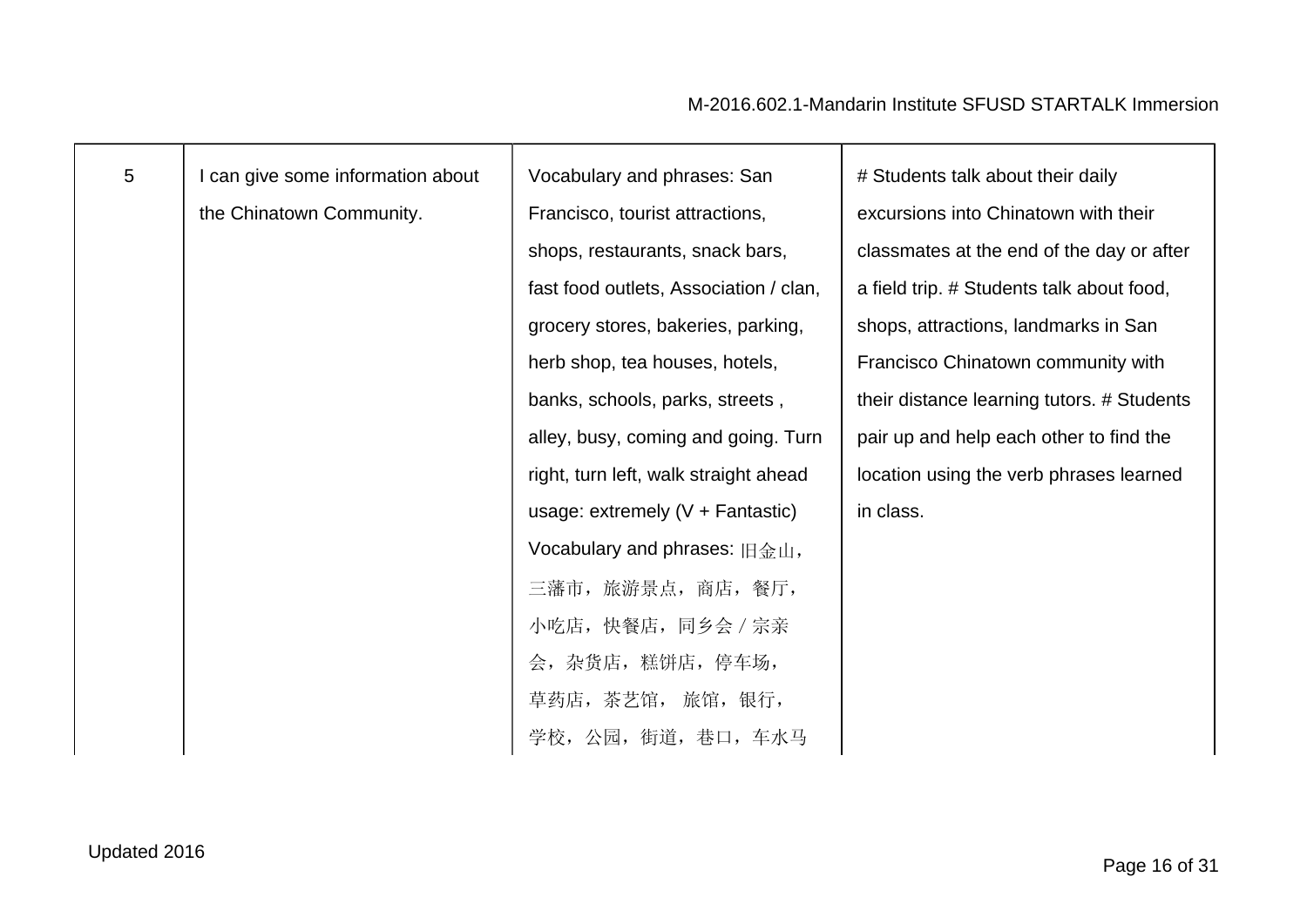|                |                                 | 龙, 人来人往。 向左转, 向右转,<br>$_{\text{usage:}}$ extremely $(\text{V+H}\xi)$<br>直走,<br>$J$ ) |                                            |
|----------------|---------------------------------|--------------------------------------------------------------------------------------|--------------------------------------------|
| $6\phantom{1}$ | can be the first one to start a | Vocabulary and phrases:                                                              | # Students will pair up practice           |
|                | conversation.                   | Interview, very grateful, takes time,                                                | interviewing each other with proper        |
|                |                                 | trouble, provided the message,                                                       | interview expressions. # Students will     |
|                |                                 | information, convenience, disturb,                                                   | interview and record one of their family   |
|                |                                 | sorry, memorable and valuable                                                        | members on their immigration story         |
|                |                                 | experience, Expressions for initiate,                                                | using proper interview expressions. #      |
|                |                                 | sustain, and end an interview: Sorry                                                 | Students in small group will interview and |
|                |                                 | to take up your valuable time! Sorry                                                 | video tape a Chinese senior immigrant      |
|                |                                 | to bother / disturb you! Please                                                      | of his/her story using proper register and |
|                |                                 | talk about --- Thank you very                                                        | interview expressions throughout the       |
|                |                                 | much for your help. Very grateful                                                    | process.                                   |
|                |                                 | to the information you provide.                                                      |                                            |
|                |                                 | Thank you for accepting our                                                          |                                            |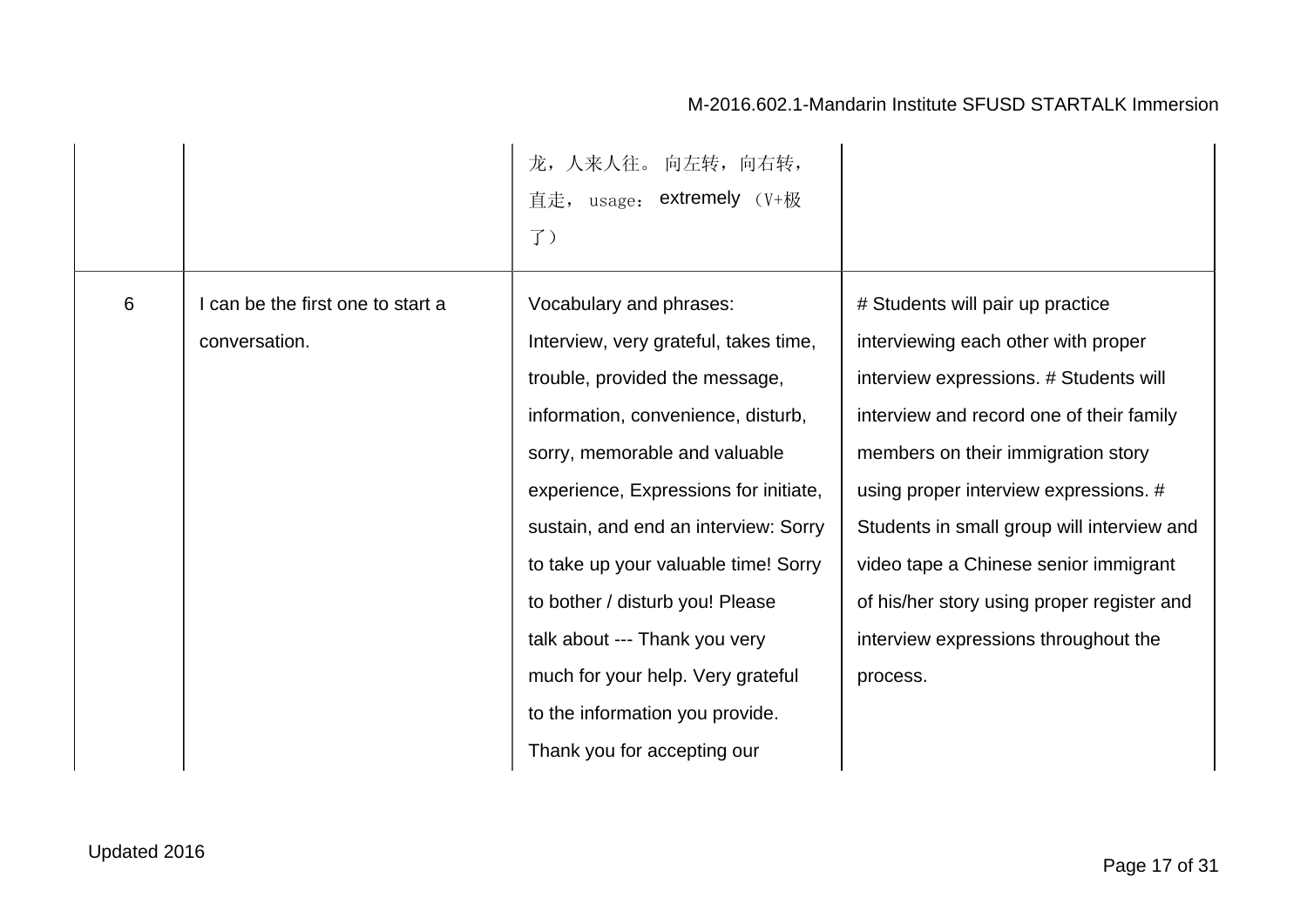|                |                                       | interview / interviews. Vocabulary |                                          |
|----------------|---------------------------------------|------------------------------------|------------------------------------------|
|                |                                       | and phrases: 接受访问, 采访,             |                                          |
|                |                                       | 十分感谢, 占用时间, 麻烦, 提                  |                                          |
|                |                                       | 供讯息, 资讯, 方便, 打扰, 抱                 |                                          |
|                |                                       | 歉,难忘,宝贵经验, Expressions             |                                          |
|                |                                       | for initiate, sustain, and end an  |                                          |
|                |                                       | interview: 抱歉占用您宝贵的时               |                                          |
|                |                                       | 间! 抱歉麻烦 / 打扰 您了! 请您谈               |                                          |
|                |                                       | 谈——一十分感谢您的帮忙。十分                    |                                          |
|                |                                       | 感谢您提供的资料。 感谢您接受我                   |                                          |
|                |                                       | 们的访问 / 采访。                         |                                          |
|                |                                       |                                    |                                          |
| $\overline{7}$ | I can ask for information and details | Same as 6                          | # Students will pair up practice         |
|                | during a conversation.                |                                    | interviewing each other with proper      |
|                |                                       |                                    | interview expressions. # Students will   |
|                |                                       |                                    | interview and record one of their family |
|                |                                       |                                    | members on their immigration story       |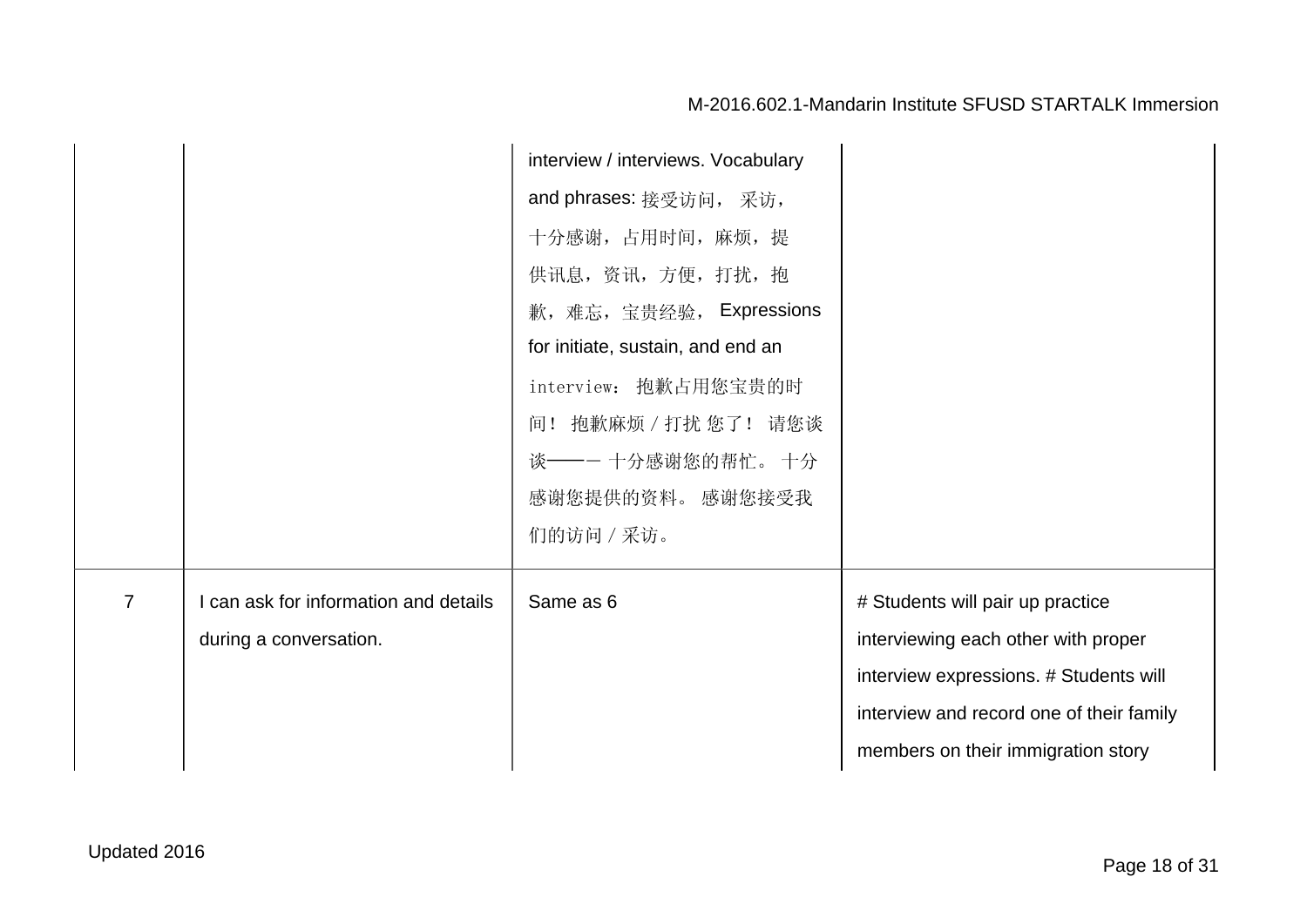|   |                                        |           | using proper interview expressions. #<br>Students in small group will interview and<br>video tape a Chinese senior immigrant<br>of his/her story using proper register and<br>interview expressions throughout the<br>process.                                                                                                                                                    |
|---|----------------------------------------|-----------|-----------------------------------------------------------------------------------------------------------------------------------------------------------------------------------------------------------------------------------------------------------------------------------------------------------------------------------------------------------------------------------|
| 8 | can bring a conversation to an<br>end. | Same as 6 | # Students will pair up practice<br>interviewing each other with proper<br>interview expressions. # Students will<br>interview and record one of their family<br>members on their immigration story<br>using proper interview expressions. #<br>Students in small group will interview and<br>video tape a Chinese senior immigrant<br>of his/her story using proper register and |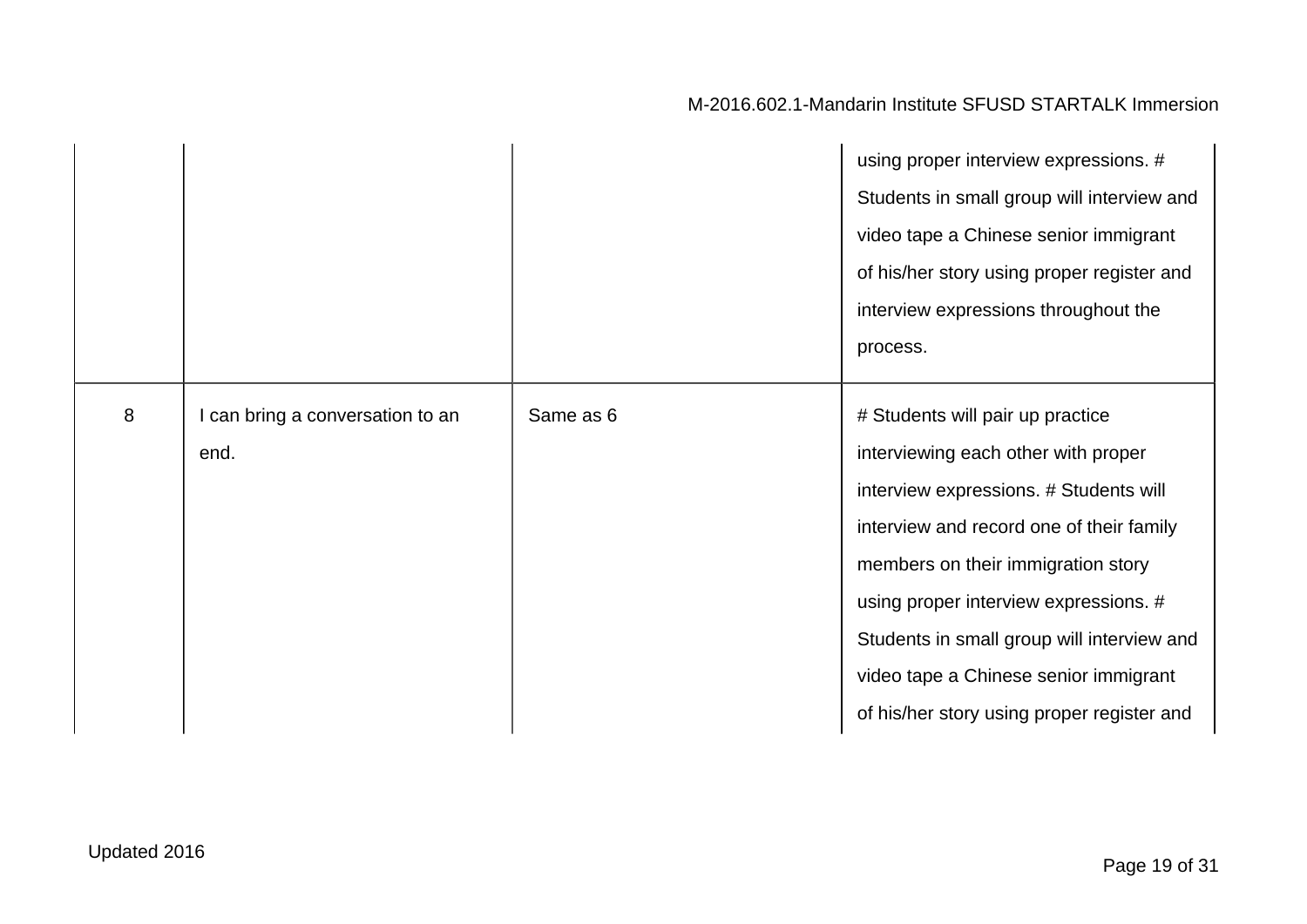|                               |                                                        |           | interview expressions throughout the<br>process.                                                                                                                                                                                                                                                                                                                                                                                      |
|-------------------------------|--------------------------------------------------------|-----------|---------------------------------------------------------------------------------------------------------------------------------------------------------------------------------------------------------------------------------------------------------------------------------------------------------------------------------------------------------------------------------------------------------------------------------------|
| 9                             | can interview someone for a<br>project or publication. | Same as 6 | # Students will pair up practice<br>interviewing each other with proper<br>interview expressions. # Students will<br>interview and record one of their family<br>members on their immigration story<br>using proper interview expressions. #<br>Students in small group will interview and<br>video tape a Chinese senior immigrant<br>of his/her story using proper register and<br>interview expressions throughout the<br>process. |
| <b>Interpretive Listening</b> |                                                        |           |                                                                                                                                                                                                                                                                                                                                                                                                                                       |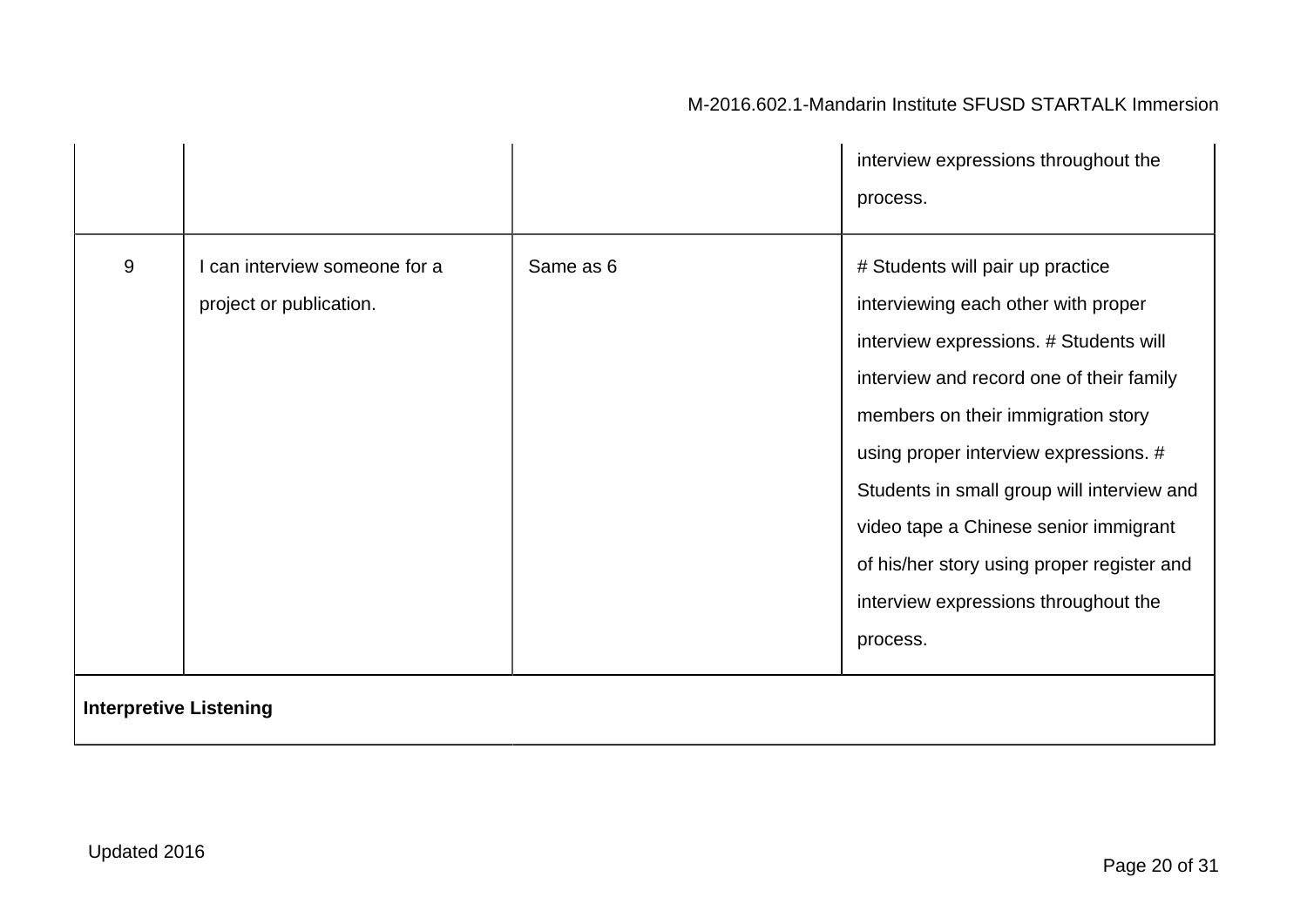| 10 <sup>°</sup> | can understand when someone<br>describes physical descriptions<br>from a photo or artwork as it relates<br>to the establishments in Chinatown. | Vocabulary and phrases: Fortune<br>cookie factory, Golden Gate<br>Bakery, Tin Hau Temple, call<br>forwarding station (West Bank),<br>corner garden square, arch.<br>Vocabulary and phrases: 幸运签饼<br>厂, 金进门饼屋, 天后庙, 电话转<br>接站 (华美银行), 花园角广场,<br>牌坊?。 | # Students can match pictures with<br>verbal descriptions. # Wait, Wait, Don't<br>Tell Me: In this game, the whole class<br>separates into two groups, compete<br>with each other to find out the answer<br>in the shortest time. Each group has a<br>representative to sit in front guessing the<br>answer from the clues given by his group<br>members. # Give Me A Clue: Teacher<br>gives one clue a time until students find<br>the matching pictures or names of the<br>establishments. |
|-----------------|------------------------------------------------------------------------------------------------------------------------------------------------|-----------------------------------------------------------------------------------------------------------------------------------------------------------------------------------------------------------------------------------------------------|----------------------------------------------------------------------------------------------------------------------------------------------------------------------------------------------------------------------------------------------------------------------------------------------------------------------------------------------------------------------------------------------------------------------------------------------------------------------------------------------|
| 11              | can understand peers' recorded                                                                                                                 | Vocabulary and phrases:                                                                                                                                                                                                                             | # Students can identify corresponding                                                                                                                                                                                                                                                                                                                                                                                                                                                        |
|                 | descriptions about their family                                                                                                                | Interview, very grateful, takes time,                                                                                                                                                                                                               | illustrations after listening to peers'                                                                                                                                                                                                                                                                                                                                                                                                                                                      |
|                 | immigration story.                                                                                                                             | trouble, provided the message,                                                                                                                                                                                                                      | immigration stories.                                                                                                                                                                                                                                                                                                                                                                                                                                                                         |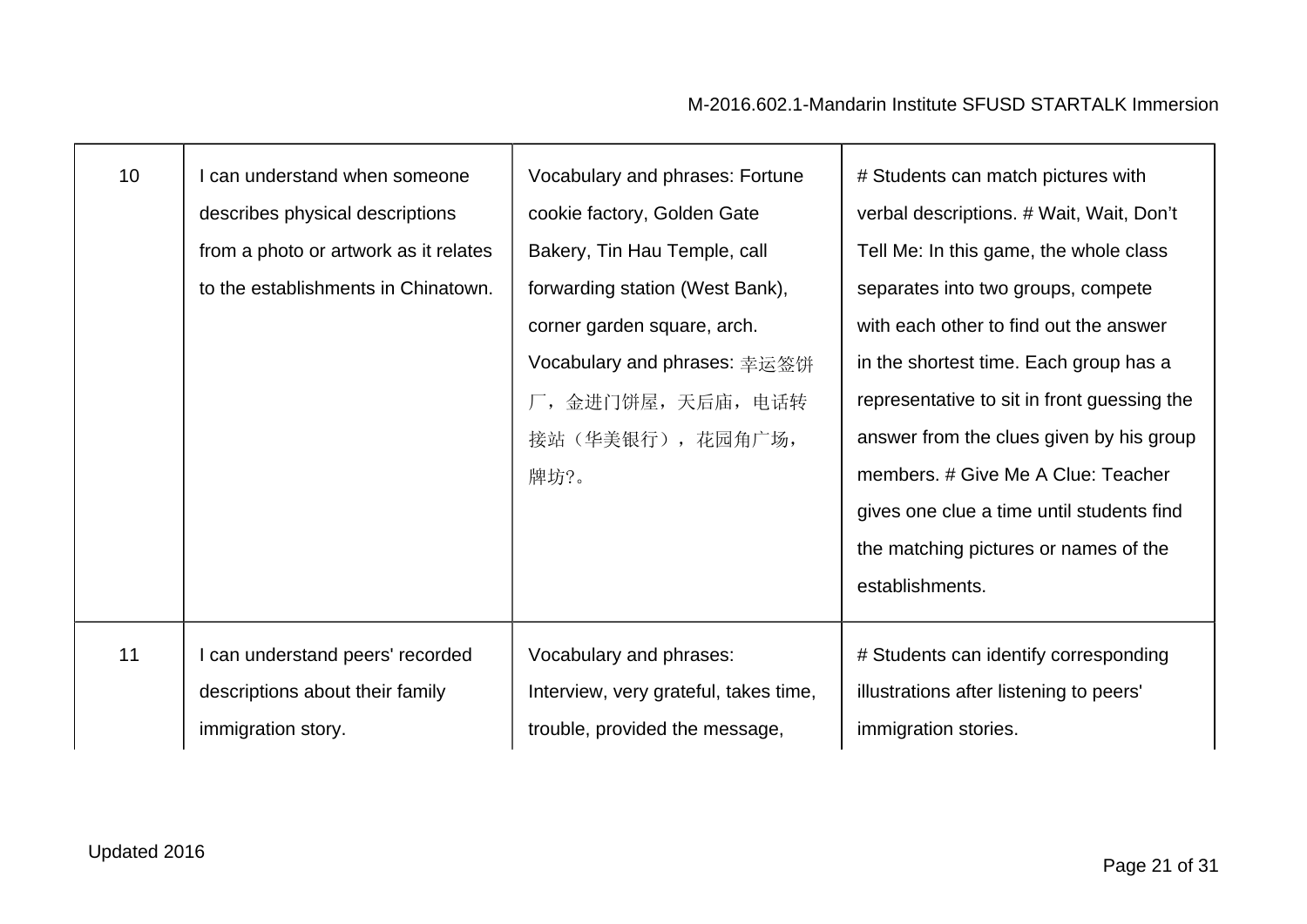information, convenience, disturb, sorry, memorable and valuable experience, Expressions for initiate, sustain, and end an interview: Sorry to take up your valuable time! Sorry to bother / disturb you! Please talk about --- Thank you very much for your help. Very grateful to the information you provide. Thank you for accepting our interview / interviews. Vocabulary and phrases: 接受访问, 采访, 十分感谢,占用时间,麻烦,提 供讯息,资讯,方便,打扰,抱 歉,难忘,宝贵经验, Expressions for initiate, sustain, and end an interview: 抱歉占用您宝贵的时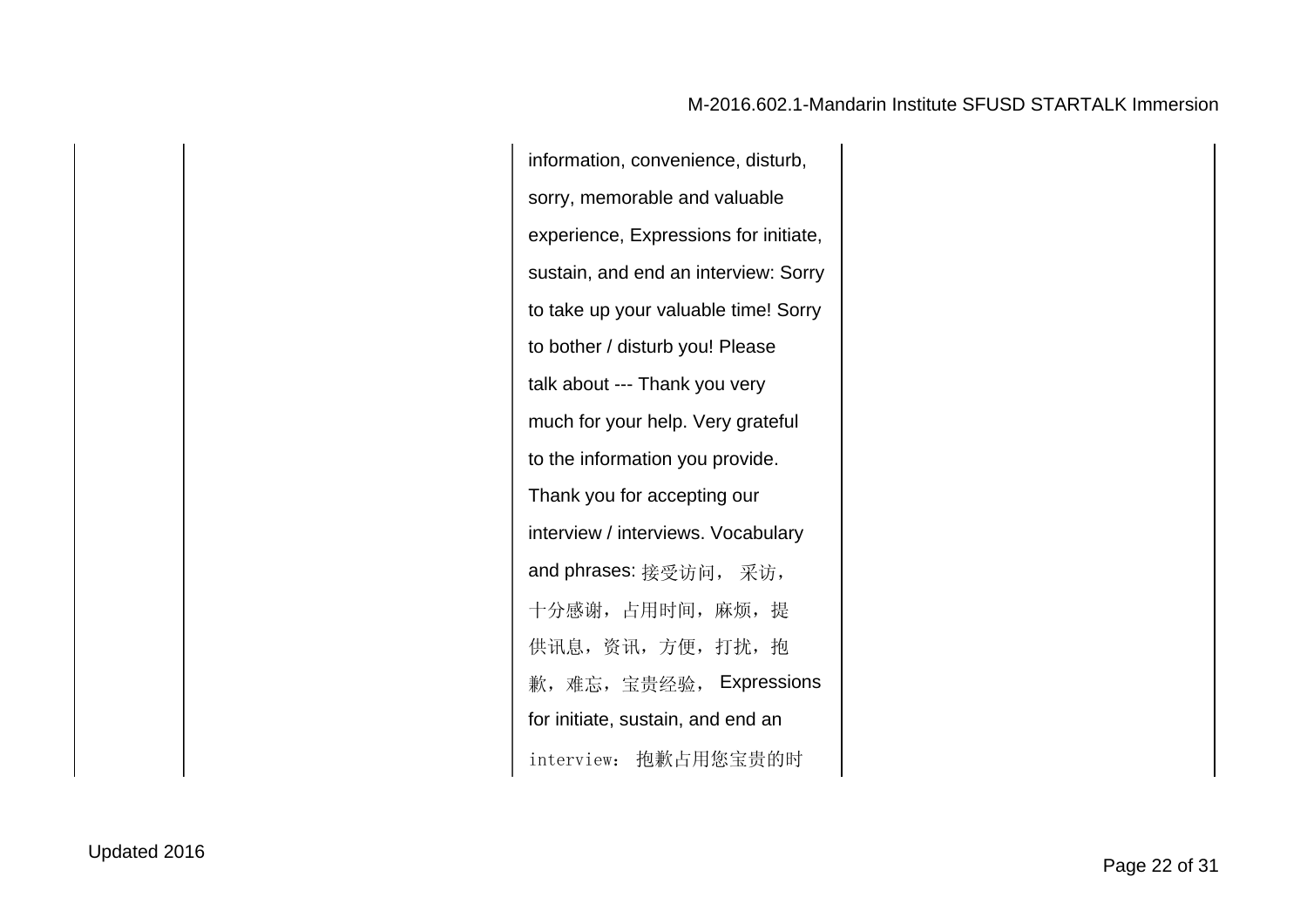|                             |                                                                        | 抱歉麻烦 / 打扰 您了! 请您谈<br>间!<br>谈——一十分感谢您的帮忙。十分<br>感谢您提供的资料。 感谢您接受我<br>们的访问 / 采访。                         |                                                                                                                                                                                                                   |
|-----------------------------|------------------------------------------------------------------------|------------------------------------------------------------------------------------------------------|-------------------------------------------------------------------------------------------------------------------------------------------------------------------------------------------------------------------|
| <b>Interpretive Reading</b> |                                                                        |                                                                                                      |                                                                                                                                                                                                                   |
| 12                          | can understand simple captions<br>under photos.                        | From previous learning<br>episodes regarding Chinatown<br>establishments and Immigration<br>stories. | # Match names of establishments<br>with pictures # Match descriptions of<br>establishment with pictures # Match<br>immigration story descriptions (whole<br>paragraph and in sentence slips) with<br>illustration |
| 13                          | can understand basic information<br>on ads, menus and posted specials. | Dishes: mushrooms fried<br>vegetables, beef stew, roast duck,<br>steamed fish, rice, dumplings,      | # Students Read menus to make<br>their daily lunch choices in Chinese<br>restaurants                                                                                                                              |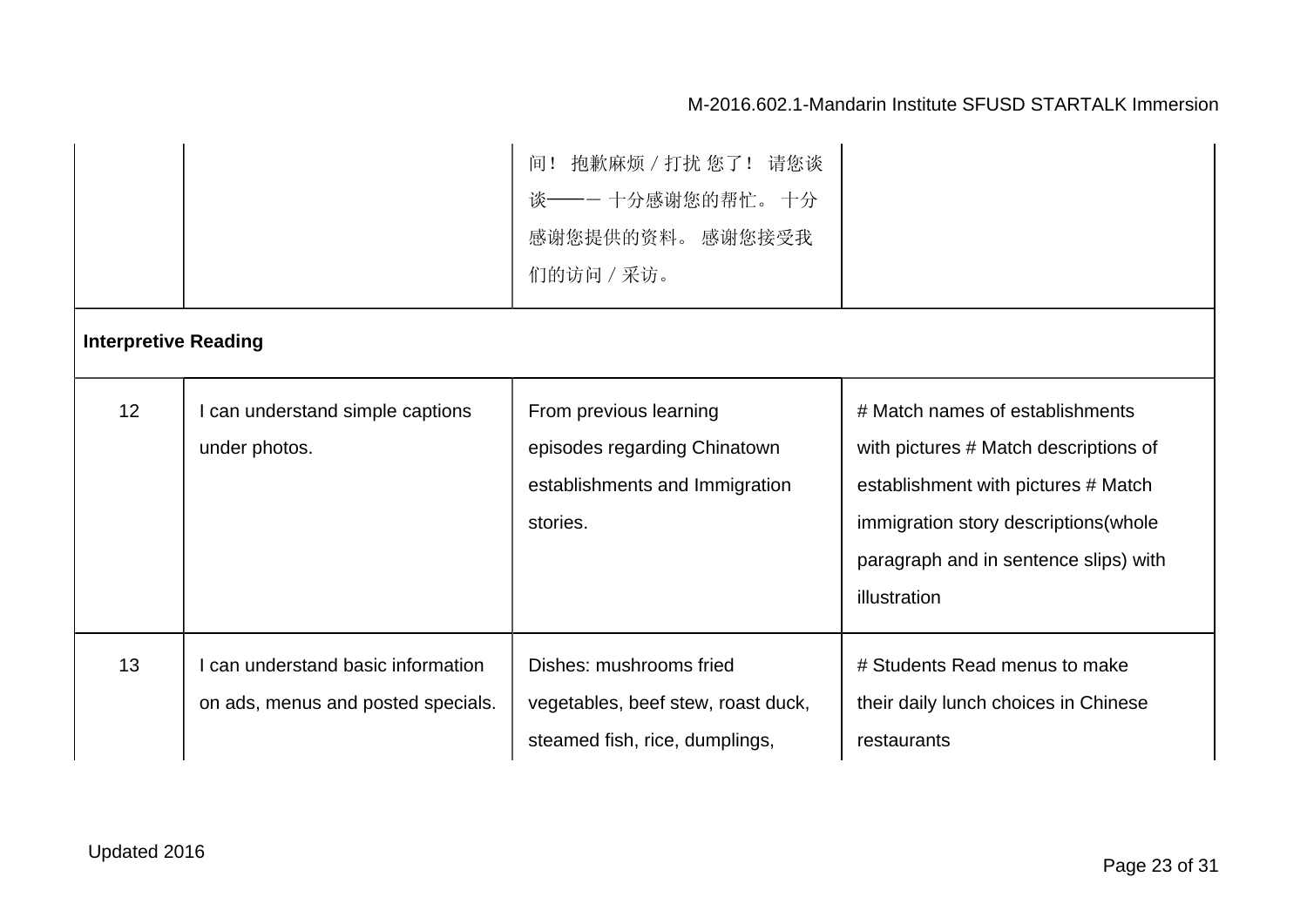|    |                                                                                                         | spring rolls, buns, fried rice, fried<br>noodles, sour and spicy soup<br>Drinks: (ice) water, tea, fruit juice,<br>soft drinks Quantifiers: component<br>(a) / bowl 菜名: 蘑菇炒青菜, 炖牛<br>肉, 烧鸭, 蒸鱼, 米饭, 饺子, 春<br>卷,包子,炒饭,炒面,酸辣汤 饮<br>料: (冰)水,茶,果汁,汽水 |                                                                                                                                              |
|----|---------------------------------------------------------------------------------------------------------|--------------------------------------------------------------------------------------------------------------------------------------------------------------------------------------------------------------------------------------------------|----------------------------------------------------------------------------------------------------------------------------------------------|
|    | <b>Presentational Speaking</b>                                                                          |                                                                                                                                                                                                                                                  |                                                                                                                                              |
| 14 | l can describe a landmark or a<br>place to visit in Chinatown using<br>practical phrases and sentences. | Famous attractions, missed, visit,<br>travel, guide 著名景点, 错过, 参<br>观, 旅游, 向导 不可不…; 必定要                                                                                                                                                           | # Students brainstorm places in<br>Chinatown # Students work in<br>small group to present attractions,<br>establishments, community resource |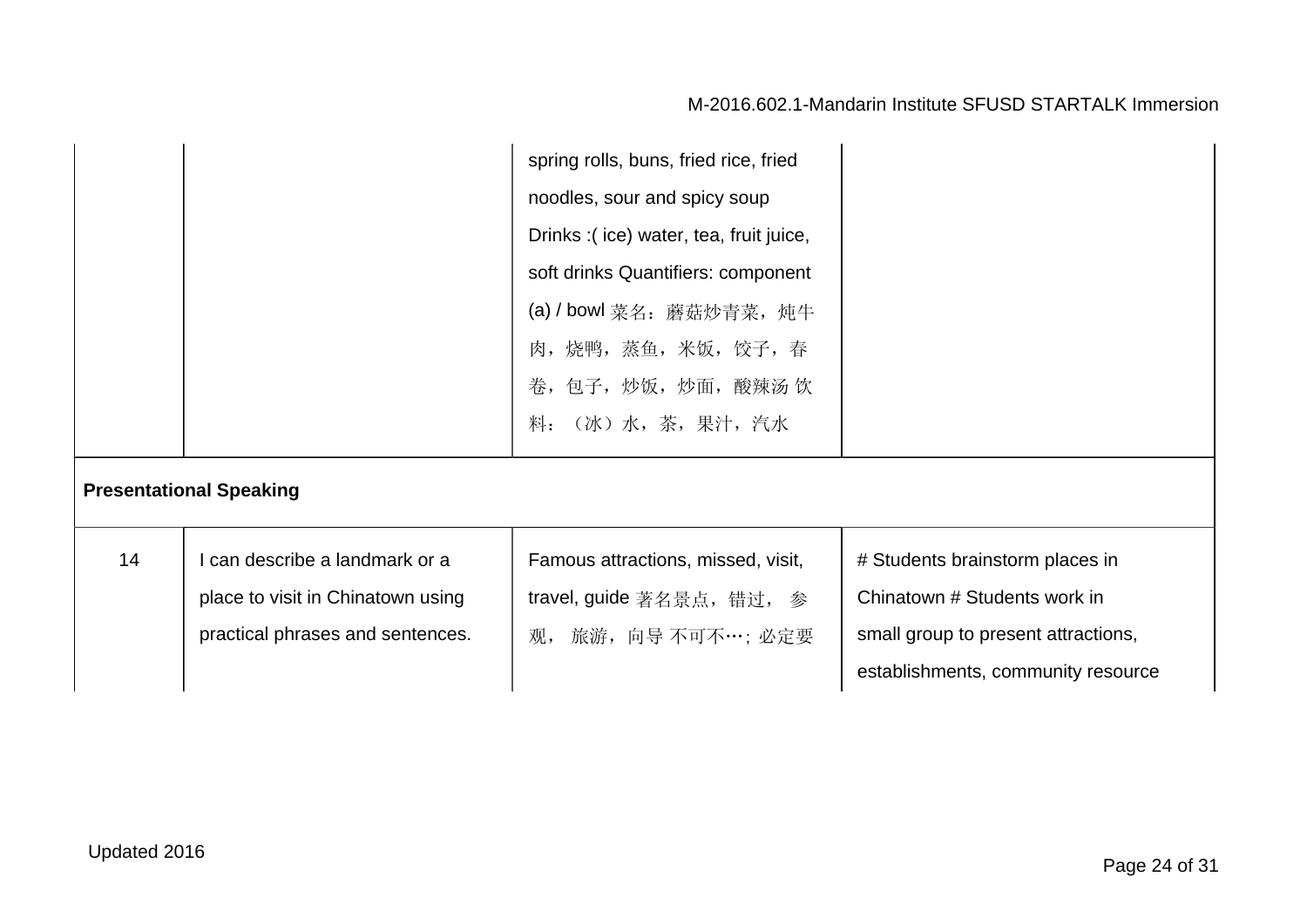|                               |                                                                             |                                                                                                                                                                                                           | organizations, and other community<br>icons.                                                                              |
|-------------------------------|-----------------------------------------------------------------------------|-----------------------------------------------------------------------------------------------------------------------------------------------------------------------------------------------------------|---------------------------------------------------------------------------------------------------------------------------|
| 15                            | I can present information about<br>something I learned in the<br>community. | Top, in short, in general, 最受欢<br>迎,总而言之,一般                                                                                                                                                               | Small groups present the results of 5<br>random interviews on the street about<br>their most favorite sites in Chinatown. |
| 16                            | I can give a short presentation<br>about a tea ceremony.                    | Tea ceremony, tea pot, tea cup,<br>hot water, color Washed up,<br>Dense, light, good smell, sweet<br>First  Next  then  (again)<br>Last 茶道, 茶壶, 茶杯, 热水, 颜<br>色, 冲, 泡, 品茶浓, 淡, 香, 甘<br>先 接下来 然后 (再) 最<br>后 | This Is How I Serve Tea: Students in<br>small group use posters to present the<br>tea serving process.                    |
| <b>Presentational Writing</b> |                                                                             |                                                                                                                                                                                                           |                                                                                                                           |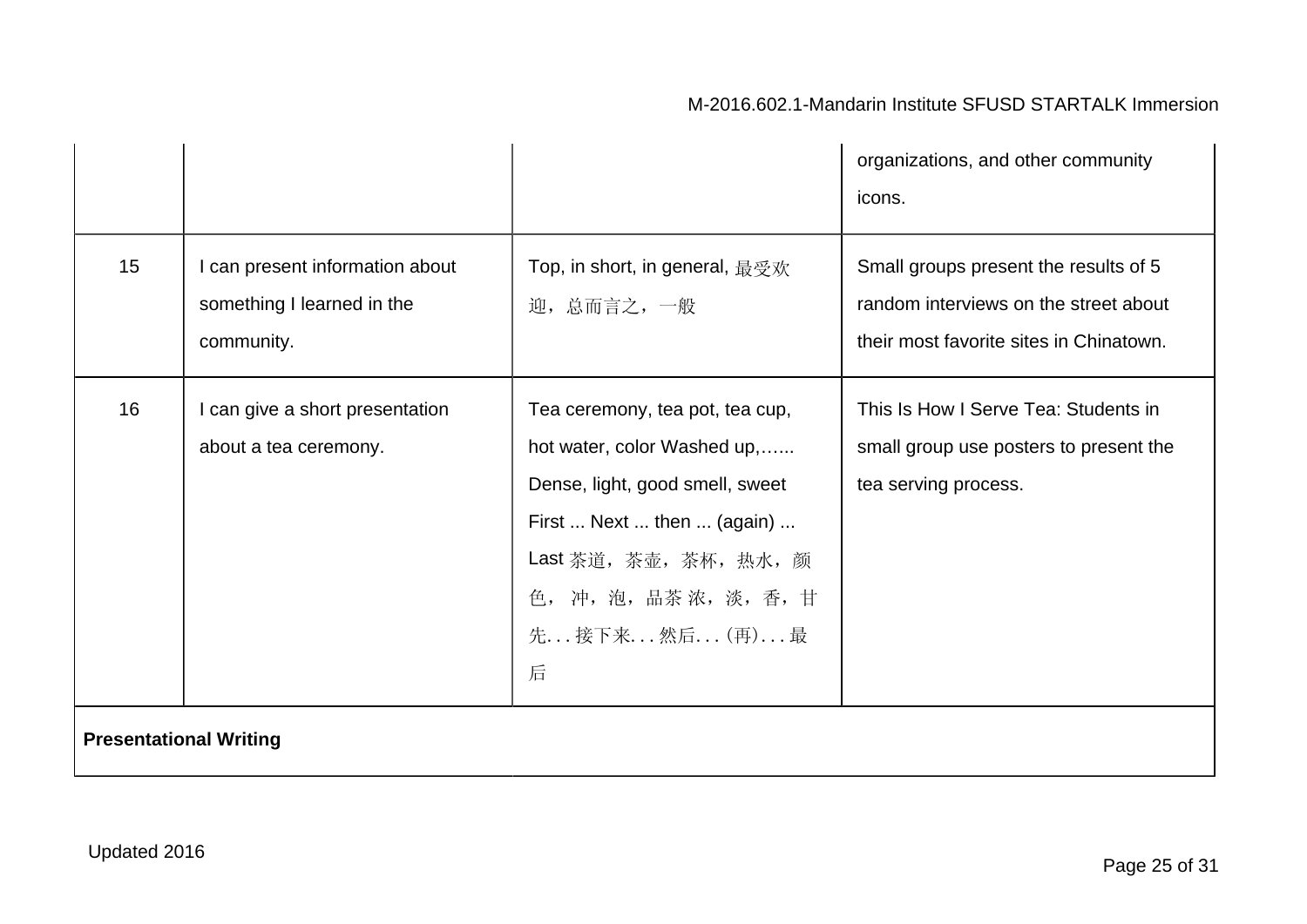| 17 | can write about the main<br>establishments in Chinatown using<br>practical phrases and sentences. | Vocabulary and phrases: Fortune<br>cookie factory, Golden Gate<br>Bakery, Tin Hau Temple, call<br>forwarding station (West Bank),<br>corner garden square, arch.<br>Vocabulary and phrases: 幸运签饼<br>厂,金进门饼屋,天后庙,电话转<br>接站(华美银行), 花园角广场,<br>牌坊。 | # Four Corners: in classroom corners<br>post main establishment pictures.<br>Students in small groups go around and<br>write down statements including, name,<br>function, location, history, comment of<br>the establishments. # Students work in<br>small groups to write about a specific<br>community in Chinatown to be part of the<br>community resource brochure. |
|----|---------------------------------------------------------------------------------------------------|------------------------------------------------------------------------------------------------------------------------------------------------------------------------------------------------------------------------------------------------|--------------------------------------------------------------------------------------------------------------------------------------------------------------------------------------------------------------------------------------------------------------------------------------------------------------------------------------------------------------------------|
| 18 | I can write about an immigrant<br>story.                                                          | Immigrant ancestors, from,<br>history, passing across the sea,<br>the New World, settled, settled,<br>excitement, hardships, expand,<br>entrepreneurship, consider<br>improving the economic situation,                                        | # Students write about their family<br>immigration history. # Students rewrite<br>a historical Chinese immigration story.<br># Students write about a Chinese<br>immigrants' story.                                                                                                                                                                                      |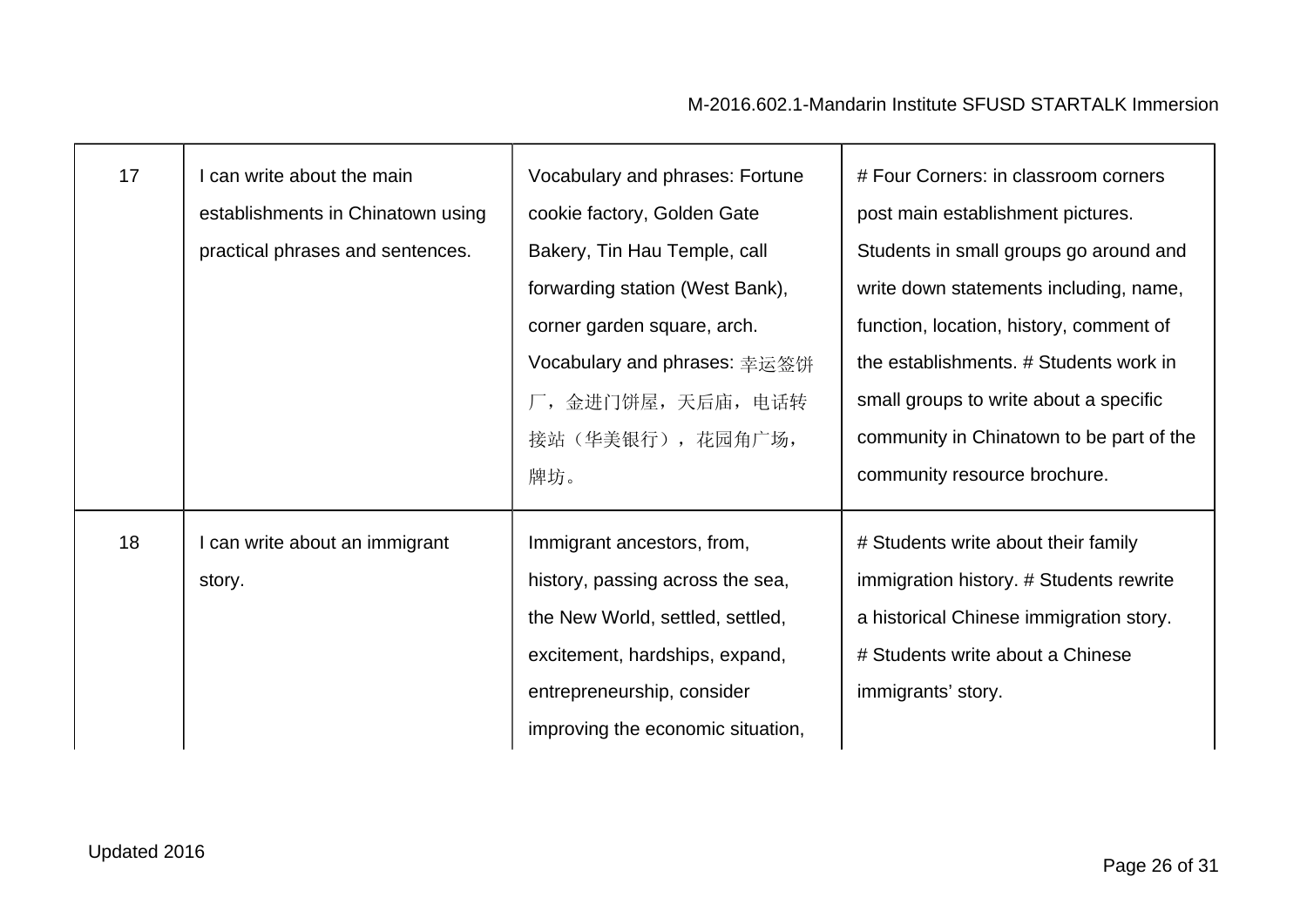|    |                                                                              | education, the purpose of support,<br>adaptation, take root, into Sentence<br>pattern From + point of origin + to<br>+ destination of immigrants. 移民,<br>祖先,来自,历程,经过,漂洋过<br>海, 新大陆, 落脚, 定居, 兴奋,<br>艰辛,展开,创业,考虑,改善,<br>经济状况, 求学, 目的, 支援,<br>适应, 落地生根, 融入 Sentence<br>pattern $M +$ point of origin $+ \frac{m}{N} +$<br>destination的移民。 |                                                                                                                                                                                      |
|----|------------------------------------------------------------------------------|----------------------------------------------------------------------------------------------------------------------------------------------------------------------------------------------------------------------------------------------------------------------------------------------------------------------------------------|--------------------------------------------------------------------------------------------------------------------------------------------------------------------------------------|
| 19 | I can craft a poster about<br>my favorite food with written<br>descriptions. | The four major branches (schools)<br>of Chinese cuisine: Chuan cuisine,<br>Lu cuisine, Yue cuisine, Huaiyang<br>Cuisine Taste: sour, sweet, bitter,<br>spicy, salty Nutrition: Healthy /                                                                                                                                               | # My Favorite Dish: Each student draws<br>their favorite dish with description of<br>name, taste, which branch (school) of<br>cuisine it belongs to, the reason why you<br>chose it. |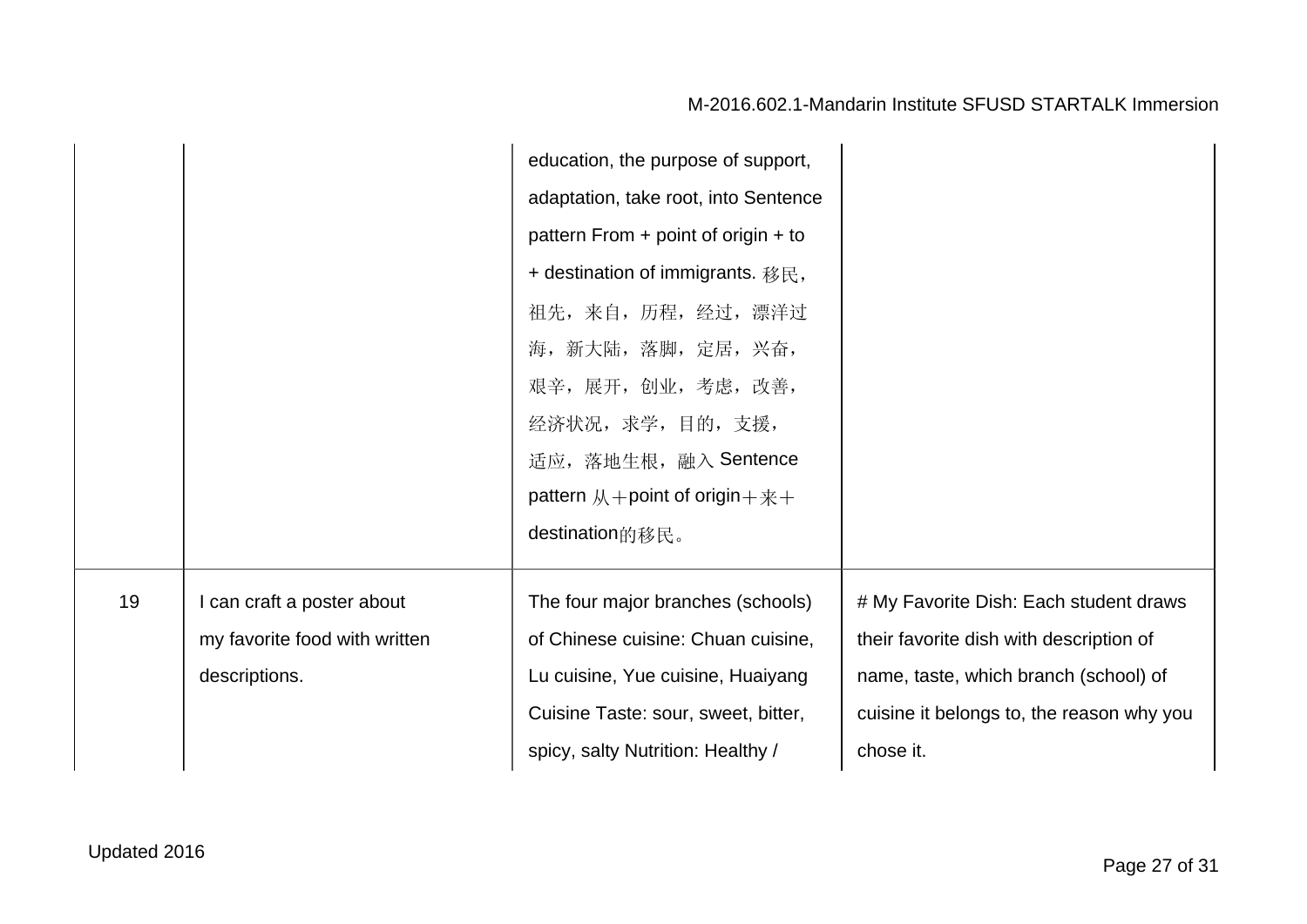Unhealthy Like / dislike … … is Chuan/Lu/Yue/Haiyang cuisine. I like......since...... …...is a healthy food since...... 菜系:川,鲁,粤, 淮扬味道:酸,甜,苦,辣口味: 咸/淡 营养:健康/不健康 喜欢/ 不喜欢…

# **Materials & Other Resources**

● Authentic signs on streets and menus in the restaurants ● Authentic flyers from local vendors ● iPads ● Computer lab, headsets with microphones • Skype for Distance Learning • Textbook series: Discovering Chinese Vol. 4, Integrated Chinese Level 1 Part 2 ● Online resources: Video clips, Voyagers Blog, Art and Architecture - San Francisco ● Maps of Chinatown ● Tea Set and online websites as listed ● SnapLingo app to communicate with students in China ● Community in San Francisco Chinatown –Chinatown Community Committee, Chinese Culture Center, local merchants, wait staff, residents, and people in Chinatown Park who play Chinese checkers etc.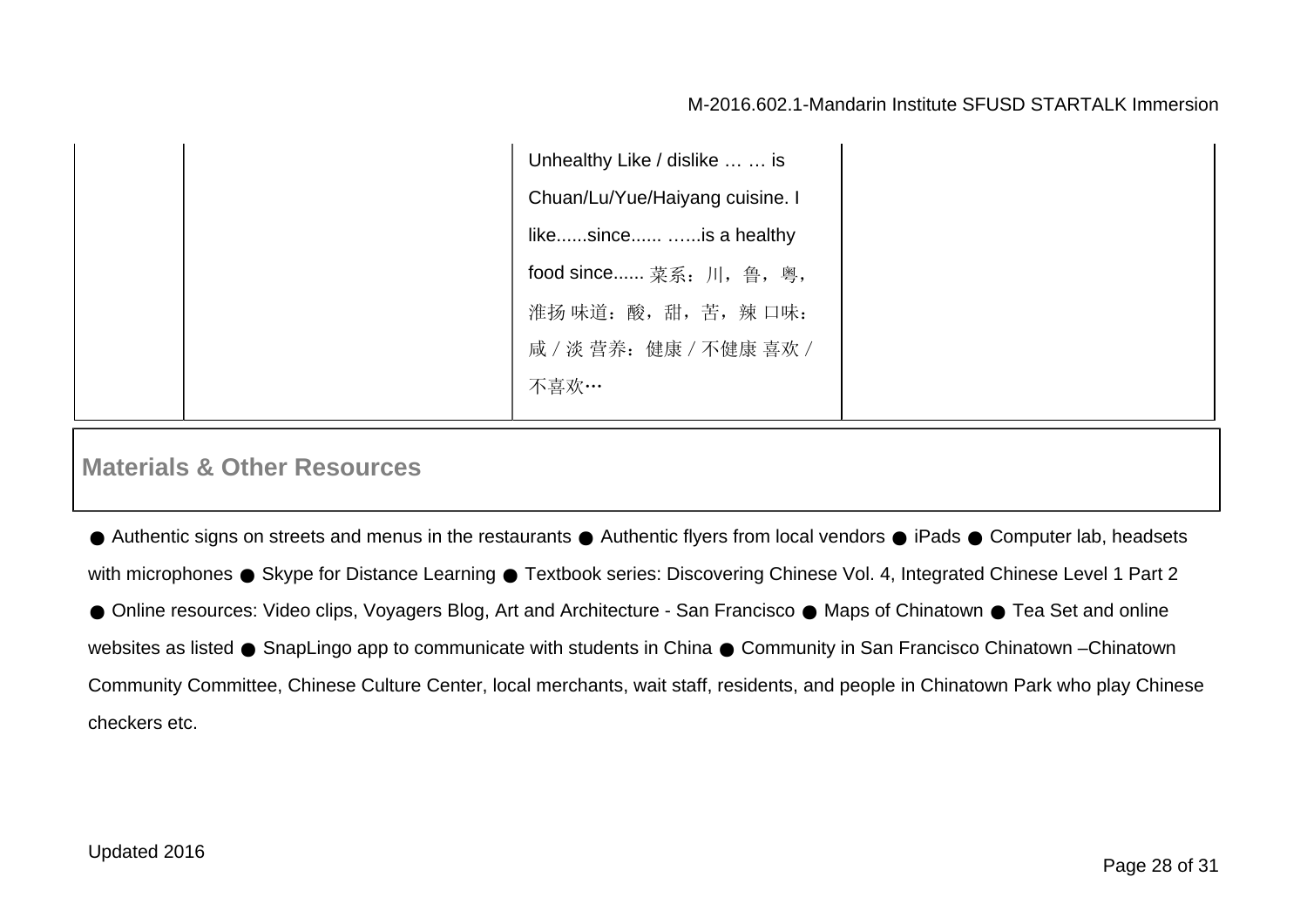# **Daily Schedule**

| <b>Schedule</b> | <b>Activity</b>                                                                                               |
|-----------------|---------------------------------------------------------------------------------------------------------------|
| $9:45-10:00$ am | <b>Students arrive</b>                                                                                        |
| 10:00-11:20 am  | Expressions I can use for an Interview - Interview Expressions Chart 10:00-10:07 introduce TA and Teacher     |
|                 | using "Get to Know People in Our Class" -- a list of 5 required interview questions, as teachers introduce    |
|                 | themselves. Checking for understanding: Information Gap 10:07-10:15 introduce main theme, weekly themes       |
|                 | (by teacher using picture clues posted on wall), Can-Do statements (students read the statements posted)      |
|                 | and LinguaFolio (show website home page, explain function and how to set up account, distribute user name,    |
|                 | remind students to post evidence daily in order to track their own progress). Checking for understanding:     |
|                 | Assign each table member a number. Pick one number. The number in each group take turns answering             |
|                 | questions asked. 10:15-10:25 Daily Can-Do 1: I can ask and respond to questions like, name, age, birthday,    |
|                 | school and grade, city/country my ancestors originally from. Think-Write-Pair-Share (presentational- writing, |
|                 | interpersonal) 10:25-10:40 iPad: create and print out a one page profile with a picture of your partner,      |
|                 | name, icons to portrait who he is. (interpretive - reading). 10:40-10:55 Present your work. (presentational – |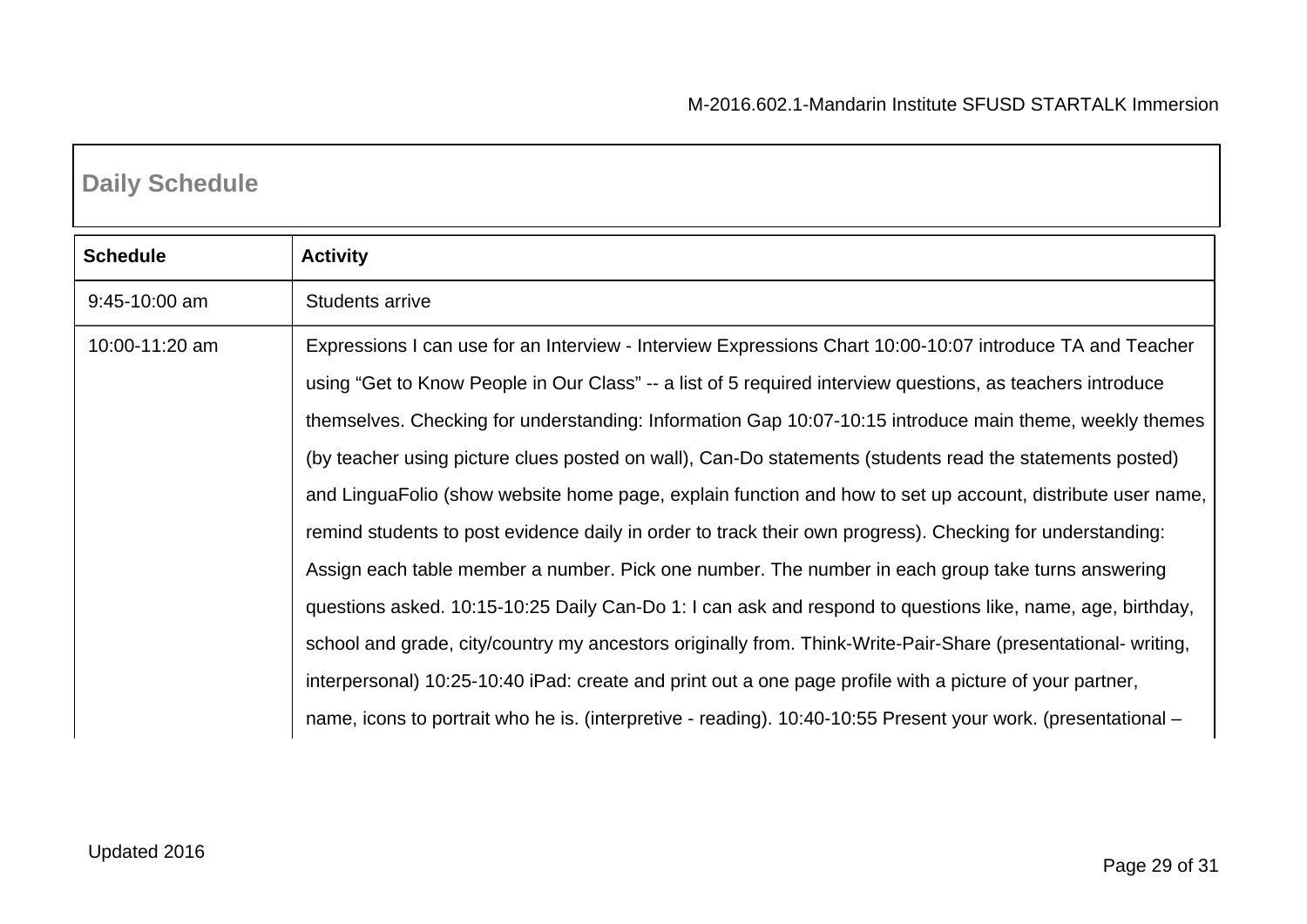|                | speaking) 10:55-11:05 Summarize morning activities, review and have students read the 5 required questions       |
|----------------|------------------------------------------------------------------------------------------------------------------|
|                | 11:05-11:20 brief intro of Daily Can-Do 2: I can initiate, sustain, and end an interview.                        |
| 11:20-12:30 pm | Order lunch in Chinese in Chinese restaurant                                                                     |
| 12:30-1:50 pm  | Art Class- cultural activity involving community seniors for their stories for the Mural Project. Students will  |
|                | learn about the project and the process to interview the community seniors to inform the design of the mural.    |
| 1:50-3:10 pm   | Allow Me to Interview You: With 5 required questions listed on a chart, interviewer will add 1 question of his   |
|                | choice in interviewing his assigned partner. Teacher provides a self-checklist for students to check each other  |
|                | whether they conduct the interview using opening greeting, self-introduction with name and organization,         |
|                | purpose, and closing. "Now that you have written your name in Chinese and pinyin on the name tag. (Show          |
|                | my own name tag with name in Chinese and pinyin.) You are going to interview and report back to the class        |
|                | your interviewee's 6 pieces of information: name, birthday, grade/school, city he lives, where his family        |
|                | originally from, and a question of your choice. (point to a list of the 5 questions plus one open question) Your |
|                | partner will be the one who has the same color paper as yours. (Go to a student whose paper has the same         |
|                | color as yours. Raise the paper to show the class.) You will start by greeting, introducing your name XXX        |
|                | and the agent you represent, explaining purpose of the interview, asking for permission, and showing your        |
|                | gratitude at the end. (Wall Chart with sentence examples for interview opening, self-introduction, and closure.) |